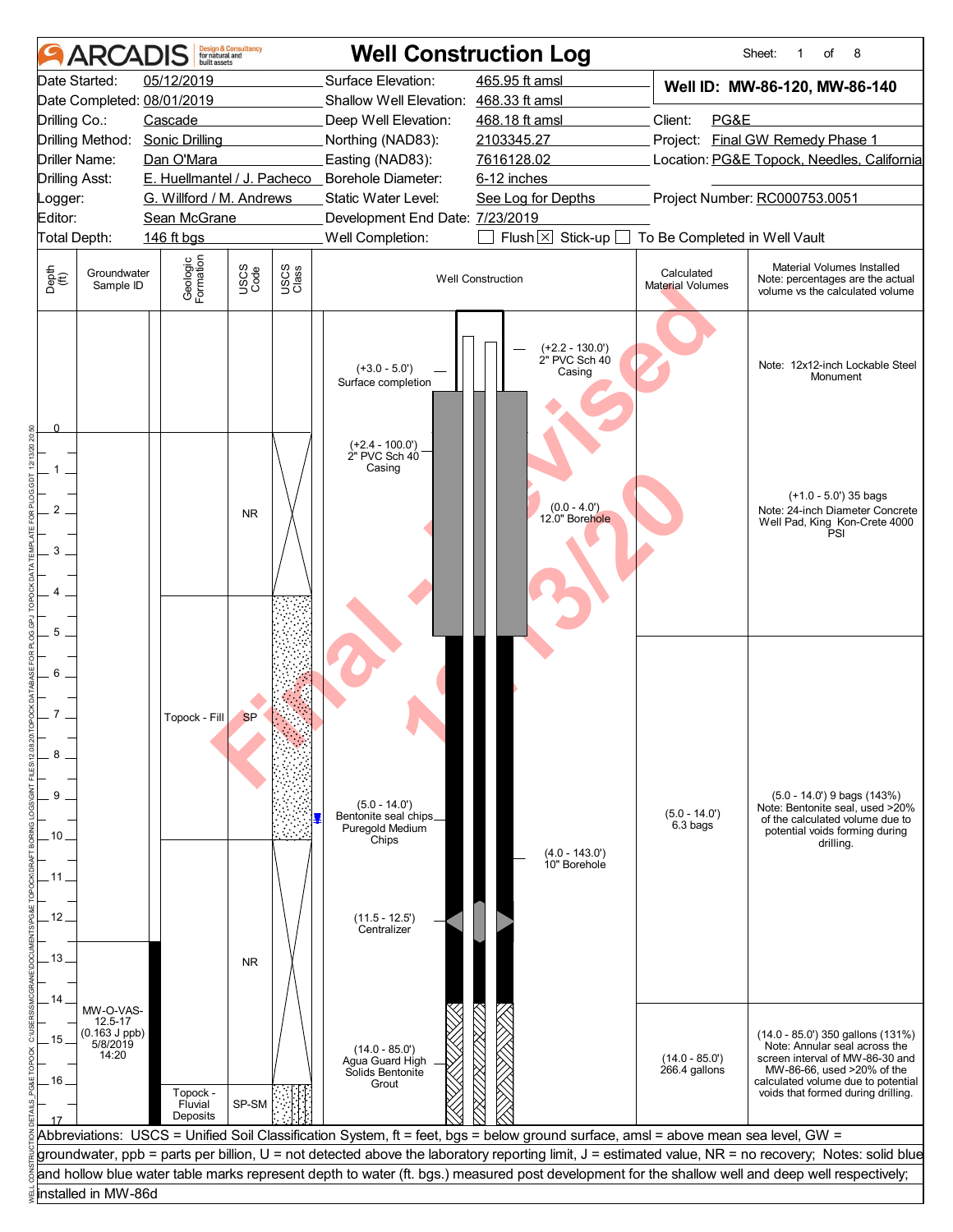|                       | <b>ARCADIS</b>           | huilt assets                             | <b>Design &amp; Consultancy</b><br>for natural and |               |                                                        | <b>Well Construction Log</b>                                                                                                                     |                                       | 2<br>8<br>Sheet:<br>οf                                                                                                                                |
|-----------------------|--------------------------|------------------------------------------|----------------------------------------------------|---------------|--------------------------------------------------------|--------------------------------------------------------------------------------------------------------------------------------------------------|---------------------------------------|-------------------------------------------------------------------------------------------------------------------------------------------------------|
|                       | Date Started:            | 05/12/2019                               |                                                    |               | Surface Elevation:                                     | 465.95 ft amsl                                                                                                                                   |                                       | Well ID: MW-86-120, MW-86-140                                                                                                                         |
|                       |                          | Date Completed: 08/01/2019               |                                                    |               | Shallow Well Elevation: 468.33 ft amsl                 |                                                                                                                                                  |                                       |                                                                                                                                                       |
| Drilling Co.:         |                          | Cascade                                  |                                                    |               | Deep Well Elevation:                                   | 468.18 ft amsl                                                                                                                                   | Client:<br>PG&E                       |                                                                                                                                                       |
|                       |                          | Drilling Method: Sonic Drilling          |                                                    |               | Northing (NAD83):                                      | 2103345.27                                                                                                                                       |                                       | Project: Final GW Remedy Phase 1                                                                                                                      |
| Driller Name:         |                          | Dan O'Mara                               |                                                    |               | Easting (NAD83):                                       | 7616128.02                                                                                                                                       |                                       | Location: PG&E Topock, Needles, California                                                                                                            |
| <b>Drilling Asst:</b> |                          |                                          |                                                    |               | E. Huellmantel / J. Pacheco _ Borehole Diameter:       | 6-12 inches                                                                                                                                      |                                       |                                                                                                                                                       |
| Logger:<br>Editor:    |                          | G. Willford / M. Andrews<br>Sean McGrane |                                                    |               | Static Water Level:<br>Development End Date: 7/23/2019 | See Log for Depths                                                                                                                               |                                       | Project Number: RC000753.0051                                                                                                                         |
| Total Depth:          |                          | 146 ft bgs                               |                                                    |               | Well Completion:                                       | Flush $\boxtimes$ Stick-up [                                                                                                                     | To Be Completed in Well Vault         |                                                                                                                                                       |
|                       |                          |                                          |                                                    |               |                                                        |                                                                                                                                                  |                                       |                                                                                                                                                       |
| Depth<br>(ff)         | Groundwater<br>Sample ID | Geologic<br>Formation                    | USCS<br>Code                                       | USCS<br>Class |                                                        | <b>Well Construction</b>                                                                                                                         | Calculated<br><b>Material Volumes</b> | Material Volumes Installed<br>Note: percentages are the actual<br>volume vs the calculated volume                                                     |
| . 18 .<br>.19.        |                          |                                          |                                                    |               | $(+2.4 - 100.0')$<br>2" PVC Sch 40<br>Casing           | $(+2.2 - 130.0')$<br>2" PVC Sch 40<br><u>INA KUTNA INA INA INA INA KUTNA INA INA INA INA INA</u><br>Casing                                       |                                       |                                                                                                                                                       |
| 20.                   |                          |                                          |                                                    |               |                                                        |                                                                                                                                                  |                                       |                                                                                                                                                       |
| $21 -$                |                          |                                          |                                                    |               |                                                        |                                                                                                                                                  |                                       |                                                                                                                                                       |
|                       |                          | Topock -                                 |                                                    |               |                                                        |                                                                                                                                                  |                                       |                                                                                                                                                       |
| 22.                   |                          | Fluvial<br>Deposits                      | SP-SM                                              |               |                                                        |                                                                                                                                                  |                                       |                                                                                                                                                       |
|                       |                          |                                          |                                                    |               |                                                        |                                                                                                                                                  |                                       |                                                                                                                                                       |
| 23.                   |                          |                                          |                                                    |               |                                                        |                                                                                                                                                  |                                       |                                                                                                                                                       |
|                       |                          |                                          |                                                    |               |                                                        |                                                                                                                                                  |                                       |                                                                                                                                                       |
| 24.                   |                          |                                          |                                                    |               |                                                        |                                                                                                                                                  |                                       |                                                                                                                                                       |
| 25.                   |                          |                                          |                                                    |               |                                                        |                                                                                                                                                  |                                       |                                                                                                                                                       |
|                       |                          |                                          |                                                    |               |                                                        |                                                                                                                                                  |                                       |                                                                                                                                                       |
| 26.                   |                          |                                          |                                                    |               |                                                        |                                                                                                                                                  |                                       |                                                                                                                                                       |
|                       |                          |                                          |                                                    |               |                                                        |                                                                                                                                                  |                                       | (14.0 - 85.0') 350 gallons (131%)<br>Note: Annular seal across the                                                                                    |
| $27 -$                |                          | Topock -                                 |                                                    |               | $(14.0 - 85.0)$<br>Agua Guard High                     | $(4.0 - 143.0)$<br>10" Borehole                                                                                                                  | $(14.0 - 85.0)$                       | screen interval of MW-86-30 and                                                                                                                       |
|                       |                          | Fluvial<br>Deposits                      | CH.                                                |               | Solids Bentonite<br>Grout                              |                                                                                                                                                  | 266.4 gallons                         | MW-86-66, used >20% of the<br>calculated volume due to potential                                                                                      |
| 28                    |                          |                                          |                                                    |               |                                                        |                                                                                                                                                  |                                       | voids that formed during drilling.                                                                                                                    |
|                       |                          |                                          |                                                    |               |                                                        |                                                                                                                                                  |                                       |                                                                                                                                                       |
| 29                    |                          |                                          |                                                    |               |                                                        |                                                                                                                                                  |                                       |                                                                                                                                                       |
|                       |                          |                                          |                                                    |               |                                                        |                                                                                                                                                  |                                       |                                                                                                                                                       |
| 30                    |                          |                                          |                                                    |               |                                                        |                                                                                                                                                  |                                       |                                                                                                                                                       |
|                       |                          |                                          |                                                    |               |                                                        |                                                                                                                                                  |                                       |                                                                                                                                                       |
| 31                    |                          |                                          |                                                    |               |                                                        |                                                                                                                                                  |                                       |                                                                                                                                                       |
| 32                    |                          | Topock -<br>Fluvial                      | SP-SM                                              |               |                                                        |                                                                                                                                                  |                                       |                                                                                                                                                       |
|                       |                          | Deposits                                 |                                                    |               |                                                        |                                                                                                                                                  |                                       |                                                                                                                                                       |
| 33                    |                          |                                          |                                                    |               |                                                        |                                                                                                                                                  |                                       |                                                                                                                                                       |
|                       |                          |                                          |                                                    |               |                                                        |                                                                                                                                                  |                                       |                                                                                                                                                       |
| 34                    |                          |                                          |                                                    |               |                                                        |                                                                                                                                                  |                                       |                                                                                                                                                       |
|                       |                          |                                          |                                                    |               |                                                        |                                                                                                                                                  |                                       |                                                                                                                                                       |
| 35                    |                          |                                          |                                                    |               |                                                        |                                                                                                                                                  |                                       |                                                                                                                                                       |
|                       |                          |                                          |                                                    |               |                                                        |                                                                                                                                                  |                                       |                                                                                                                                                       |
| 36                    |                          |                                          |                                                    |               |                                                        |                                                                                                                                                  |                                       |                                                                                                                                                       |
|                       |                          | Topock -<br>Fluvial                      | SP-SM                                              |               |                                                        |                                                                                                                                                  |                                       |                                                                                                                                                       |
|                       |                          | Deposits                                 |                                                    |               |                                                        |                                                                                                                                                  |                                       |                                                                                                                                                       |
|                       |                          |                                          |                                                    |               |                                                        | Abbreviations: USCS = Unified Soil Classification System, ft = feet, bgs = below ground surface, amsl = above mean sea level, GW =               |                                       |                                                                                                                                                       |
|                       |                          |                                          |                                                    |               |                                                        | and hollow blue water table marks represent depth to water (ft. bgs.) measured post development for the shallow well and deep well respectively; |                                       | groundwater, ppb = parts per billion, U = not detected above the laboratory reporting limit, J = estimated value, NR = no recovery; Notes: solid blue |
|                       | installed in MW-86d      |                                          |                                                    |               |                                                        |                                                                                                                                                  |                                       |                                                                                                                                                       |
|                       |                          |                                          |                                                    |               |                                                        |                                                                                                                                                  |                                       |                                                                                                                                                       |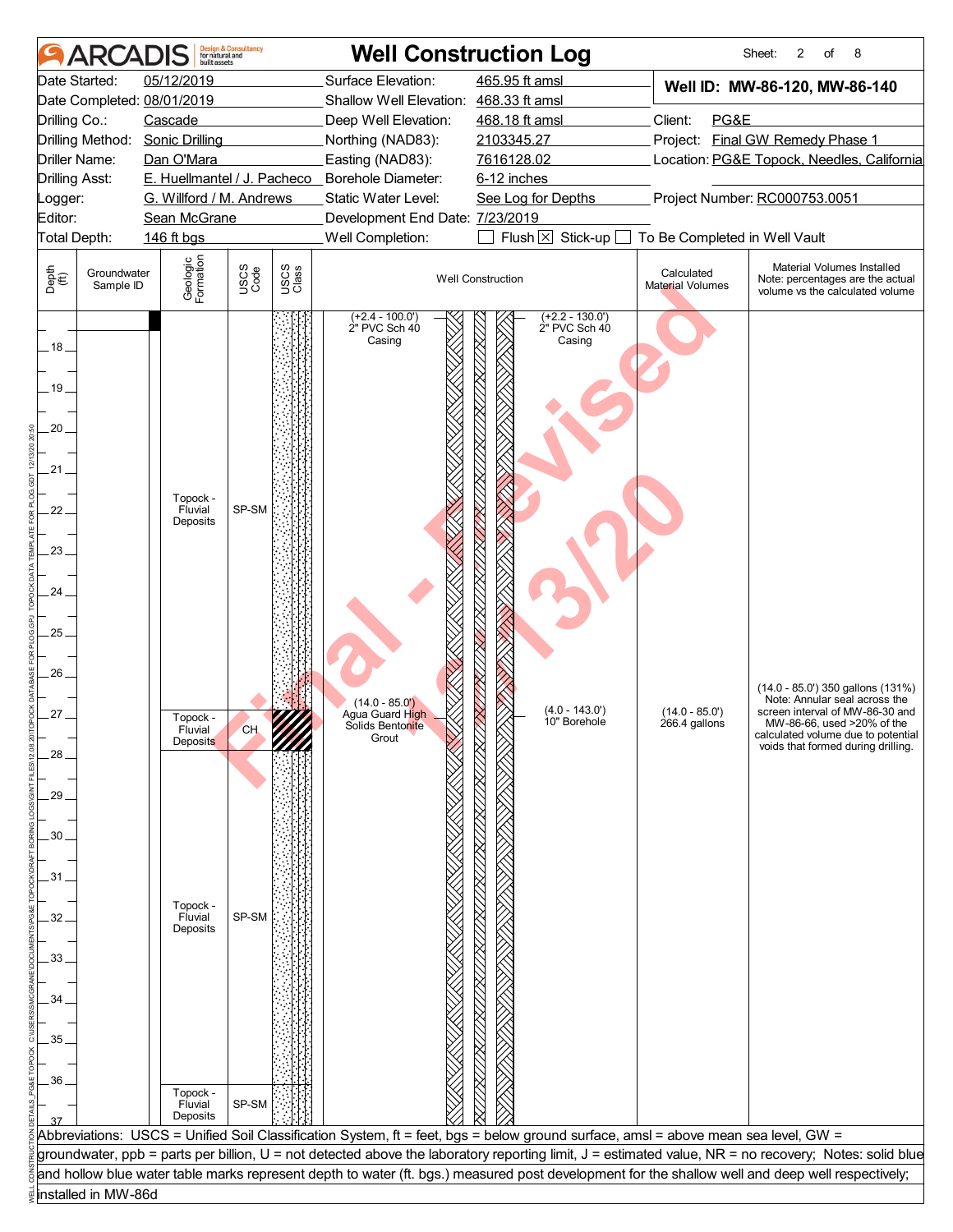|                                                     | <b>ARCADI</b>            | built assets                                           | <b>Design &amp; Consultancy</b><br>for natural and |               |                                                                                                                                    | <b>Well Construction Log</b>                 |                                  | 8<br>Sheet:<br>3<br>of                                                                                                                                                                                          |
|-----------------------------------------------------|--------------------------|--------------------------------------------------------|----------------------------------------------------|---------------|------------------------------------------------------------------------------------------------------------------------------------|----------------------------------------------|----------------------------------|-----------------------------------------------------------------------------------------------------------------------------------------------------------------------------------------------------------------|
|                                                     | Date Started:            | 05/12/2019<br>Date Completed: 08/01/2019               |                                                    |               | Surface Elevation:<br>Shallow Well Elevation: 468.33 ft amsl                                                                       | 465.95 ft amsl                               |                                  | Well ID: MW-86-120, MW-86-140                                                                                                                                                                                   |
| Drilling Co.:                                       |                          | Cascade                                                |                                                    |               | Deep Well Elevation:                                                                                                               | 468.18 ft amsl                               | Client:<br>PG&E                  |                                                                                                                                                                                                                 |
|                                                     | Drilling Method:         | <b>Sonic Drilling</b>                                  |                                                    |               | Northing (NAD83):                                                                                                                  | 2103345.27                                   |                                  | Project: Final GW Remedy Phase 1                                                                                                                                                                                |
|                                                     | <b>Driller Name:</b>     | Dan O'Mara                                             |                                                    |               | Easting (NAD83):                                                                                                                   | 7616128.02                                   |                                  | Location: PG&E Topock, Needles, California                                                                                                                                                                      |
| <b>Drilling Asst:</b>                               |                          |                                                        |                                                    |               | E. Huellmantel / J. Pacheco _ Borehole Diameter:                                                                                   | 6-12 inches                                  |                                  |                                                                                                                                                                                                                 |
| .ogger:                                             |                          | G. Willford / M. Andrews                               |                                                    |               | Static Water Level:                                                                                                                | See Log for Depths                           |                                  | Project Number: RC000753.0051                                                                                                                                                                                   |
| Editor:                                             |                          | Sean McGrane                                           |                                                    |               | Development End Date: 7/23/2019                                                                                                    |                                              |                                  |                                                                                                                                                                                                                 |
| Total Depth:                                        |                          | 146 ft bgs                                             |                                                    |               | Well Completion:                                                                                                                   | $Flush \boxtimes$<br>Stick-up $\square$      | To Be Completed in Well Vault    |                                                                                                                                                                                                                 |
| Depth<br>$\bigoplus_{i=1}^{n}$                      | Groundwater<br>Sample ID | Geologic<br>Formation                                  | USCS<br>Code                                       | USCS<br>Class |                                                                                                                                    | <b>Well Construction</b>                     | Calculated<br>Material Volumes   | Material Volumes Installed<br>Note: percentages are the actual<br>volume vs the calculated volume                                                                                                               |
| $38 -$<br>39.<br>40<br>41<br>42<br>43.<br>44.<br>45 |                          | Topock -<br>Fluvial<br>Deposits                        | SP-SM                                              |               | $(+2.4 - 100.0')$<br>2" PVC Sch 40<br>Casing                                                                                       | $(+2.2 - 130.0')$<br>2" PVC Sch 40<br>Casing |                                  |                                                                                                                                                                                                                 |
| 46<br>47_<br>48<br>49.<br>50                        |                          | Topock -<br>Fluvial<br>Deposits<br>Topock -<br>Fluvial | <b>SW</b><br>SW                                    |               | (14.0 - 85.0')<br>Agua Guard High<br>Solids Bentonite<br>Grout                                                                     | $(4.0 - 143.0)$<br>10" Borehole              | $(14.0 - 85.0)$<br>266.4 gallons | (14.0 - 85.0') 350 gallons (131%)<br>Note: Annular seal across the<br>screen interval of MW-86-30 and<br>MW-86-66, used >20% of the<br>calculated volume due to potential<br>voids that formed during drilling. |
| 51                                                  |                          | Deposits                                               |                                                    |               |                                                                                                                                    |                                              |                                  |                                                                                                                                                                                                                 |
|                                                     |                          | Topock -<br>Fluvial                                    | SP-SM                                              |               |                                                                                                                                    |                                              |                                  |                                                                                                                                                                                                                 |
| 52.                                                 |                          | Deposits                                               |                                                    |               |                                                                                                                                    |                                              |                                  |                                                                                                                                                                                                                 |
|                                                     |                          |                                                        |                                                    |               |                                                                                                                                    |                                              |                                  |                                                                                                                                                                                                                 |
| 53.                                                 | MW-O-VAS-                |                                                        |                                                    |               |                                                                                                                                    |                                              |                                  |                                                                                                                                                                                                                 |
|                                                     | 51-56<br>(<0.033 U       |                                                        |                                                    |               |                                                                                                                                    |                                              |                                  |                                                                                                                                                                                                                 |
| 54.                                                 | ppb)<br>5/9/2019         | Topock -                                               |                                                    |               |                                                                                                                                    |                                              |                                  |                                                                                                                                                                                                                 |
|                                                     | 09:18                    | Fluvial<br>Deposits                                    | <b>SM</b>                                          |               |                                                                                                                                    |                                              |                                  |                                                                                                                                                                                                                 |
|                                                     |                          |                                                        |                                                    |               |                                                                                                                                    |                                              |                                  |                                                                                                                                                                                                                 |
| .55                                                 |                          |                                                        |                                                    |               |                                                                                                                                    |                                              |                                  |                                                                                                                                                                                                                 |
|                                                     |                          |                                                        |                                                    |               |                                                                                                                                    |                                              |                                  |                                                                                                                                                                                                                 |
| 56                                                  |                          | Topock -                                               |                                                    |               |                                                                                                                                    |                                              |                                  |                                                                                                                                                                                                                 |
|                                                     |                          | Alluvium                                               | <b>CL</b>                                          |               |                                                                                                                                    | 88.1778                                      |                                  |                                                                                                                                                                                                                 |
|                                                     |                          | Deposits                                               |                                                    |               |                                                                                                                                    |                                              |                                  |                                                                                                                                                                                                                 |
|                                                     |                          |                                                        |                                                    |               | Abbreviations: USCS = Unified Soil Classification System, ft = feet, bgs = below ground surface, amsl = above mean sea level, GW = |                                              |                                  |                                                                                                                                                                                                                 |
|                                                     |                          |                                                        |                                                    |               |                                                                                                                                    |                                              |                                  | groundwater, ppb = parts per billion, U = not detected above the laboratory reporting limit, J = estimated value, NR = no recovery; Notes: solid blue                                                           |
|                                                     |                          |                                                        |                                                    |               |                                                                                                                                    |                                              |                                  | and hollow blue water table marks represent depth to water (ft. bgs.) measured post development for the shallow well and deep well respectively;                                                                |
|                                                     | installed in MW-86d      |                                                        |                                                    |               |                                                                                                                                    |                                              |                                  |                                                                                                                                                                                                                 |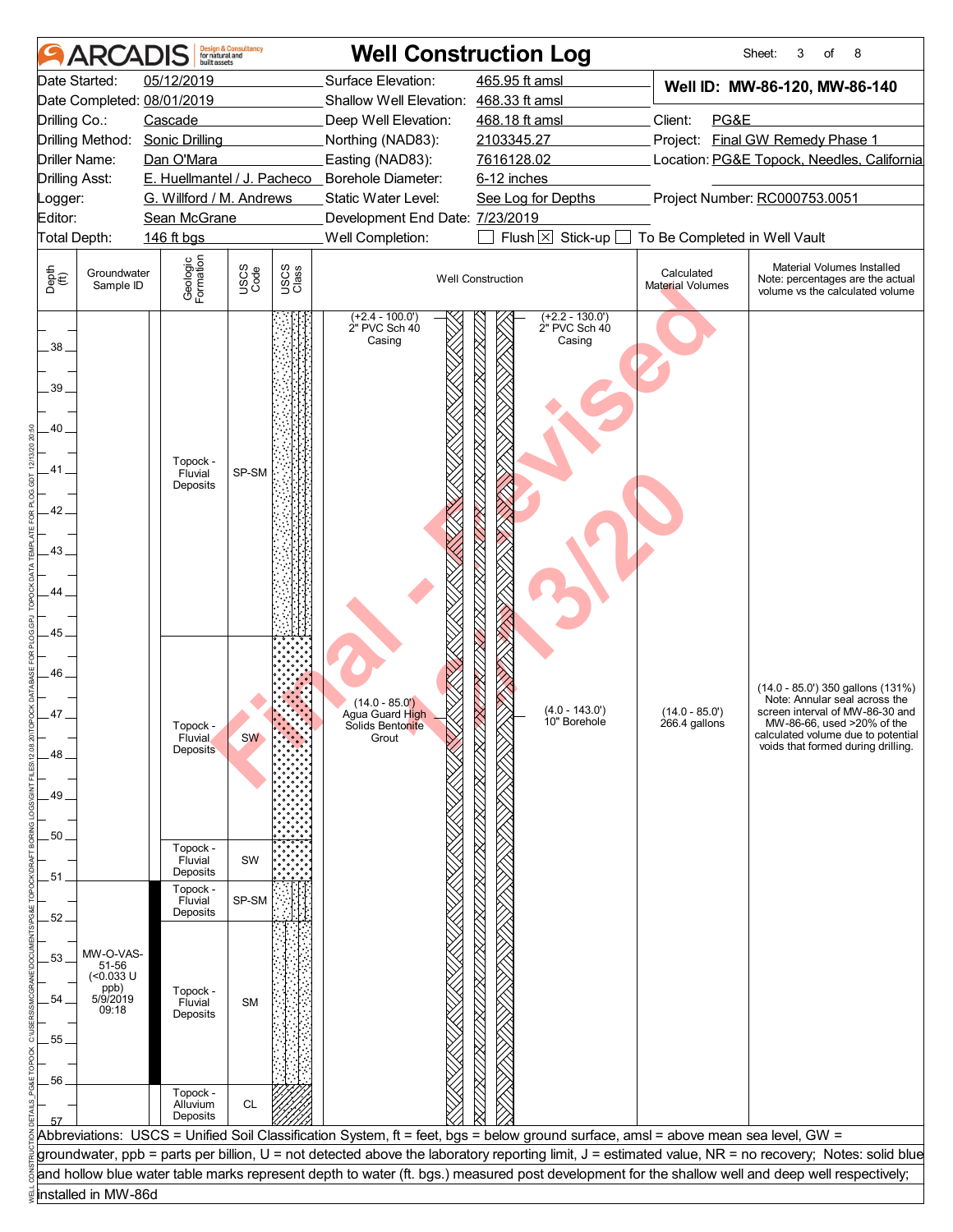|                                                                                                                  | <b>ARCADIS</b>                                             |                                                                                                          | <b>Design &amp; Consultancy</b><br>for natural and |               |                                                                                                                                                    | <b>Well Construction Log</b>                                                                                                                     |                                       | Sheet:<br>of<br>8<br>4                                                                                                                                                                                          |
|------------------------------------------------------------------------------------------------------------------|------------------------------------------------------------|----------------------------------------------------------------------------------------------------------|----------------------------------------------------|---------------|----------------------------------------------------------------------------------------------------------------------------------------------------|--------------------------------------------------------------------------------------------------------------------------------------------------|---------------------------------------|-----------------------------------------------------------------------------------------------------------------------------------------------------------------------------------------------------------------|
|                                                                                                                  | Date Started:                                              | 05/12/2019                                                                                               |                                                    |               | Surface Elevation:                                                                                                                                 | 465.95 ft amsl                                                                                                                                   |                                       | Well ID: MW-86-120, MW-86-140                                                                                                                                                                                   |
|                                                                                                                  |                                                            | Date Completed: 08/01/2019                                                                               |                                                    |               | Shallow Well Elevation: 468.33 ft amsl                                                                                                             |                                                                                                                                                  |                                       |                                                                                                                                                                                                                 |
| Drilling Co.:                                                                                                    |                                                            | Cascade                                                                                                  |                                                    |               | Deep Well Elevation:                                                                                                                               | 468.18 ft amsl                                                                                                                                   | Client:<br>PG&E                       |                                                                                                                                                                                                                 |
|                                                                                                                  | Drilling Method:                                           | <b>Sonic Drilling</b>                                                                                    |                                                    |               | Northing (NAD83):                                                                                                                                  | 2103345.27                                                                                                                                       |                                       | Project: Final GW Remedy Phase 1                                                                                                                                                                                |
|                                                                                                                  | Driller Name:                                              | Dan O'Mara                                                                                               |                                                    |               | Easting (NAD83):                                                                                                                                   | 7616128.02                                                                                                                                       |                                       | Location: PG&E Topock, Needles, California                                                                                                                                                                      |
| <b>Drilling Asst:</b>                                                                                            |                                                            | E. Huellmantel / J. Pacheco                                                                              |                                                    |               | Borehole Diameter:                                                                                                                                 | 6-12 inches                                                                                                                                      |                                       |                                                                                                                                                                                                                 |
| Logger:                                                                                                          |                                                            | G. Willford / M. Andrews                                                                                 |                                                    |               | Static Water Level:                                                                                                                                | See Log for Depths                                                                                                                               |                                       | Project Number: RC000753.0051                                                                                                                                                                                   |
| Editor:                                                                                                          |                                                            | Sean McGrane                                                                                             |                                                    |               | Development End Date: 7/23/2019                                                                                                                    |                                                                                                                                                  |                                       |                                                                                                                                                                                                                 |
|                                                                                                                  | Total Depth:                                               | 146 ft bgs                                                                                               |                                                    |               | Well Completion:                                                                                                                                   | Flush $\times$ Stick-up [                                                                                                                        | To Be Completed in Well Vault         |                                                                                                                                                                                                                 |
| Depth<br>(ff)                                                                                                    | Groundwater<br>Sample ID                                   | Geologic<br>Formation                                                                                    | USCS<br>Code                                       | USCS<br>Class |                                                                                                                                                    | <b>Well Construction</b>                                                                                                                         | Calculated<br><b>Material Volumes</b> | Material Volumes Installed<br>Note: percentages are the actual<br>volume vs the calculated volume                                                                                                               |
| 58_<br>59.<br>60.<br>.61 .<br>62.<br>.63.<br>64.<br>65.<br>66<br>.67 .<br>68<br>69<br>70<br>72<br>73<br>74<br>75 | MW-O-VAS-<br>66-71<br>$(0.178 J$ ppb)<br>5/9/2019<br>14:30 | Topock -<br>Alluvium<br>Deposits<br>Topock -<br>Alluvium<br>Deposits<br>Topock -<br>Alluvium<br>Deposits | <b>CL</b><br>SC<br>SC                              |               | $(+2.4 - 100.0')$<br>2" PVC Sch 40<br>Casing<br>$(61.5 - 62.5')$<br>Centralizer<br>$(14.0 - 85.0)$<br>Agua Guard High<br>Solids Bentonite<br>Grout | $(+2.2 - 130.0')$<br>2" PVC Sch 40<br><u>VXX//XX//XX//XX//XX/</u><br>Casing<br>KKA KATIKA NA KATIKA KATIKA N<br>$(4.0 - 143.0)$<br>10" Borehole  | $(14.0 - 85.0')$<br>266.4 gallons     | (14.0 - 85.0') 350 gallons (131%)<br>Note: Annular seal across the<br>screen interval of MW-86-30 and<br>MW-86-66, used >20% of the<br>calculated volume due to potential<br>voids that formed during drilling. |
| 76                                                                                                               |                                                            | Topock -<br>Alluvium<br>Deposits                                                                         | SC                                                 |               |                                                                                                                                                    |                                                                                                                                                  |                                       |                                                                                                                                                                                                                 |
|                                                                                                                  |                                                            |                                                                                                          |                                                    |               |                                                                                                                                                    | Abbreviations: USCS = Unified Soil Classification System, ft = feet, bgs = below ground surface, amsl = above mean sea level, GW =               |                                       |                                                                                                                                                                                                                 |
|                                                                                                                  |                                                            |                                                                                                          |                                                    |               |                                                                                                                                                    |                                                                                                                                                  |                                       | groundwater, ppb = parts per billion, U = not detected above the laboratory reporting limit, J = estimated value, NR = no recovery; Notes: solid blue                                                           |
|                                                                                                                  |                                                            |                                                                                                          |                                                    |               |                                                                                                                                                    | and hollow blue water table marks represent depth to water (ft. bgs.) measured post development for the shallow well and deep well respectively; |                                       |                                                                                                                                                                                                                 |
|                                                                                                                  | installed in MW-86d                                        |                                                                                                          |                                                    |               |                                                                                                                                                    |                                                                                                                                                  |                                       |                                                                                                                                                                                                                 |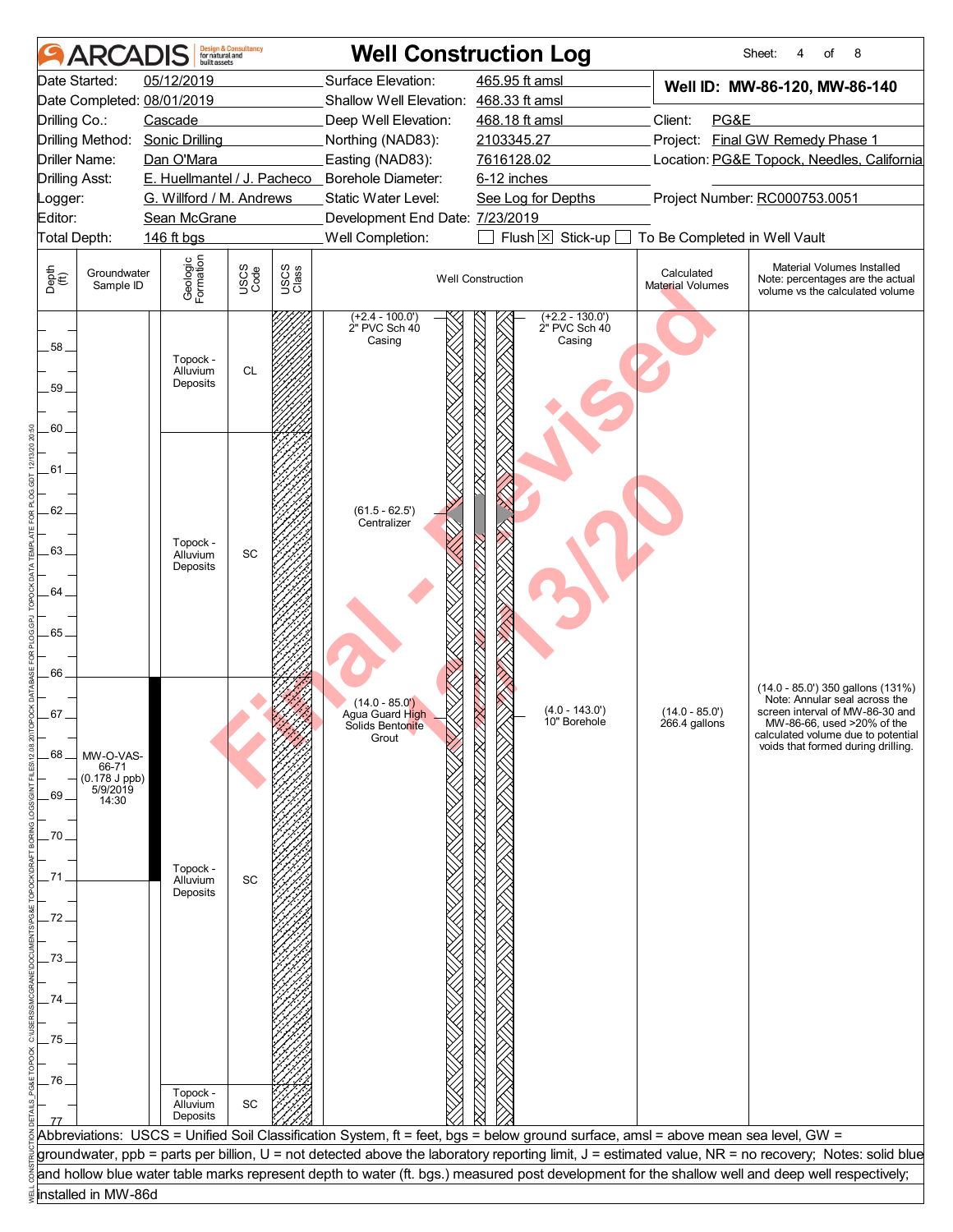| Date Started:<br>05/12/2019<br>Surface Elevation:<br>465.95 ft amsl<br>Well ID: MW-86-120, MW-86-140<br>Date Completed: 08/01/2019<br>Shallow Well Elevation: 468.33 ft amsl<br>Client:<br>PG&E<br>Drilling Co.:<br>Cascade<br>Deep Well Elevation:<br>468.18 ft amsl<br><b>Sonic Drilling</b><br>Project: Final GW Remedy Phase 1<br>Drilling Method:<br>Northing (NAD83):<br>2103345.27<br><b>Driller Name:</b><br>Dan O'Mara<br>Easting (NAD83):<br>7616128.02<br>Location: PG&E Topock, Needles, California<br>E. Huellmantel / J. Pacheco _ Borehole Diameter:<br>6-12 inches<br><b>Drilling Asst:</b><br>Project Number: RC000753.0051<br>G. Willford / M. Andrews<br>Static Water Level:<br>See Log for Depths<br>_ogger:<br>Editor:<br>Sean McGrane<br>Development End Date: 7/23/2019<br>Flush $\boxtimes$<br>Well Completion:<br>Stick-up $\square$<br>To Be Completed in Well Vault<br>Total Depth:<br>146 ft bgs<br>Geologic<br>Formation<br>Material Volumes Installed<br>USCS<br>Code<br>USCS<br>Class<br>Depth<br>$\bigoplus_{i=1}^{n}$<br>Groundwater<br>Calculated<br><b>Well Construction</b><br>Note: percentages are the actual<br>Sample ID<br><b>Material Volumes</b><br>volume vs the calculated volume<br>$(+2.4 - 100.0)$<br>$(+2.2 - 130.0')$<br>2" PVC Sch 40<br>2" PVC Sch 40<br>XX<br>Casing<br>Casing<br>$.78-$<br><u> FXXI IXXI IXXI IXXI IXXI IXXI IXXI</u><br>79.<br>Topock -<br>SC<br>Alluvium<br>Deposits<br>80<br>(14.0 - 85.0') 350 gallons (131%)<br>Note: Annular seal across the<br>$(14.0 - 85.0)$<br>$(14.0 - 85.0')$<br>screen interval of MW-86-30 and<br>Agua Guard High<br>81.<br>266.4 gallons<br>MW-86-66, used >20% of the<br>Solids Bentonite<br>calculated volume due to potential<br>Grout<br>voids that formed during drilling.<br>82.<br>$83 -$<br>Topock -<br>84.<br>Alluvium<br><b>CL</b><br>Deposits<br>85<br>86.<br>$(4.0 - 143.0)$<br>$87 -$<br>10" Borehole<br>Topock -<br>88<br>Alluvium<br><b>SC</b><br>Deposits<br>89.<br>90<br>$(85.0 - 98.0')$<br>(85.0 - 98.0') 12 buckets (115%)<br>(85.0 - 98.0')<br>10.4 buckets<br>91.<br>Bentonite seal<br>Note: Seal between filter pack and<br>pellets Pel-Plug<br>grout seal.<br>(TR30) 3/8"<br>92.<br>Topock -<br>93.<br>Alluvium<br><b>CL</b><br>Deposits<br>94<br>.95<br>.96<br>Topock -<br>$\operatorname{\textsf{SC}}$<br>Alluvium<br>Deposits<br>Abbreviations: USCS = Unified Soil Classification System, ft = feet, bgs = below ground surface, amsl = above mean sea level, GW =<br>groundwater, ppb = parts per billion, U = not detected above the laboratory reporting limit, J = estimated value, NR = no recovery; Notes: solid blue<br>and hollow blue water table marks represent depth to water (ft. bgs.) measured post development for the shallow well and deep well respectively;<br>installed in MW-86d | <b>ARCADI</b> | huilt assets | <b>Design &amp; Consultancy</b><br>for natural and |  | <b>Well Construction Log</b> | 8<br>Sheet:<br>5<br>of |
|-----------------------------------------------------------------------------------------------------------------------------------------------------------------------------------------------------------------------------------------------------------------------------------------------------------------------------------------------------------------------------------------------------------------------------------------------------------------------------------------------------------------------------------------------------------------------------------------------------------------------------------------------------------------------------------------------------------------------------------------------------------------------------------------------------------------------------------------------------------------------------------------------------------------------------------------------------------------------------------------------------------------------------------------------------------------------------------------------------------------------------------------------------------------------------------------------------------------------------------------------------------------------------------------------------------------------------------------------------------------------------------------------------------------------------------------------------------------------------------------------------------------------------------------------------------------------------------------------------------------------------------------------------------------------------------------------------------------------------------------------------------------------------------------------------------------------------------------------------------------------------------------------------------------------------------------------------------------------------------------------------------------------------------------------------------------------------------------------------------------------------------------------------------------------------------------------------------------------------------------------------------------------------------------------------------------------------------------------------------------------------------------------------------------------------------------------------------------------------------------------------------------------------------------------------------------------------------------------------------------------------------------------------------------------------------------------------------------------------------------------------------------------------------------------------------------------------------------|---------------|--------------|----------------------------------------------------|--|------------------------------|------------------------|
|                                                                                                                                                                                                                                                                                                                                                                                                                                                                                                                                                                                                                                                                                                                                                                                                                                                                                                                                                                                                                                                                                                                                                                                                                                                                                                                                                                                                                                                                                                                                                                                                                                                                                                                                                                                                                                                                                                                                                                                                                                                                                                                                                                                                                                                                                                                                                                                                                                                                                                                                                                                                                                                                                                                                                                                                                                         |               |              |                                                    |  |                              |                        |
|                                                                                                                                                                                                                                                                                                                                                                                                                                                                                                                                                                                                                                                                                                                                                                                                                                                                                                                                                                                                                                                                                                                                                                                                                                                                                                                                                                                                                                                                                                                                                                                                                                                                                                                                                                                                                                                                                                                                                                                                                                                                                                                                                                                                                                                                                                                                                                                                                                                                                                                                                                                                                                                                                                                                                                                                                                         |               |              |                                                    |  |                              |                        |
|                                                                                                                                                                                                                                                                                                                                                                                                                                                                                                                                                                                                                                                                                                                                                                                                                                                                                                                                                                                                                                                                                                                                                                                                                                                                                                                                                                                                                                                                                                                                                                                                                                                                                                                                                                                                                                                                                                                                                                                                                                                                                                                                                                                                                                                                                                                                                                                                                                                                                                                                                                                                                                                                                                                                                                                                                                         |               |              |                                                    |  |                              |                        |
|                                                                                                                                                                                                                                                                                                                                                                                                                                                                                                                                                                                                                                                                                                                                                                                                                                                                                                                                                                                                                                                                                                                                                                                                                                                                                                                                                                                                                                                                                                                                                                                                                                                                                                                                                                                                                                                                                                                                                                                                                                                                                                                                                                                                                                                                                                                                                                                                                                                                                                                                                                                                                                                                                                                                                                                                                                         |               |              |                                                    |  |                              |                        |
|                                                                                                                                                                                                                                                                                                                                                                                                                                                                                                                                                                                                                                                                                                                                                                                                                                                                                                                                                                                                                                                                                                                                                                                                                                                                                                                                                                                                                                                                                                                                                                                                                                                                                                                                                                                                                                                                                                                                                                                                                                                                                                                                                                                                                                                                                                                                                                                                                                                                                                                                                                                                                                                                                                                                                                                                                                         |               |              |                                                    |  |                              |                        |
|                                                                                                                                                                                                                                                                                                                                                                                                                                                                                                                                                                                                                                                                                                                                                                                                                                                                                                                                                                                                                                                                                                                                                                                                                                                                                                                                                                                                                                                                                                                                                                                                                                                                                                                                                                                                                                                                                                                                                                                                                                                                                                                                                                                                                                                                                                                                                                                                                                                                                                                                                                                                                                                                                                                                                                                                                                         |               |              |                                                    |  |                              |                        |
|                                                                                                                                                                                                                                                                                                                                                                                                                                                                                                                                                                                                                                                                                                                                                                                                                                                                                                                                                                                                                                                                                                                                                                                                                                                                                                                                                                                                                                                                                                                                                                                                                                                                                                                                                                                                                                                                                                                                                                                                                                                                                                                                                                                                                                                                                                                                                                                                                                                                                                                                                                                                                                                                                                                                                                                                                                         |               |              |                                                    |  |                              |                        |
|                                                                                                                                                                                                                                                                                                                                                                                                                                                                                                                                                                                                                                                                                                                                                                                                                                                                                                                                                                                                                                                                                                                                                                                                                                                                                                                                                                                                                                                                                                                                                                                                                                                                                                                                                                                                                                                                                                                                                                                                                                                                                                                                                                                                                                                                                                                                                                                                                                                                                                                                                                                                                                                                                                                                                                                                                                         |               |              |                                                    |  |                              |                        |
|                                                                                                                                                                                                                                                                                                                                                                                                                                                                                                                                                                                                                                                                                                                                                                                                                                                                                                                                                                                                                                                                                                                                                                                                                                                                                                                                                                                                                                                                                                                                                                                                                                                                                                                                                                                                                                                                                                                                                                                                                                                                                                                                                                                                                                                                                                                                                                                                                                                                                                                                                                                                                                                                                                                                                                                                                                         |               |              |                                                    |  |                              |                        |
|                                                                                                                                                                                                                                                                                                                                                                                                                                                                                                                                                                                                                                                                                                                                                                                                                                                                                                                                                                                                                                                                                                                                                                                                                                                                                                                                                                                                                                                                                                                                                                                                                                                                                                                                                                                                                                                                                                                                                                                                                                                                                                                                                                                                                                                                                                                                                                                                                                                                                                                                                                                                                                                                                                                                                                                                                                         |               |              |                                                    |  |                              |                        |
|                                                                                                                                                                                                                                                                                                                                                                                                                                                                                                                                                                                                                                                                                                                                                                                                                                                                                                                                                                                                                                                                                                                                                                                                                                                                                                                                                                                                                                                                                                                                                                                                                                                                                                                                                                                                                                                                                                                                                                                                                                                                                                                                                                                                                                                                                                                                                                                                                                                                                                                                                                                                                                                                                                                                                                                                                                         |               |              |                                                    |  |                              |                        |
|                                                                                                                                                                                                                                                                                                                                                                                                                                                                                                                                                                                                                                                                                                                                                                                                                                                                                                                                                                                                                                                                                                                                                                                                                                                                                                                                                                                                                                                                                                                                                                                                                                                                                                                                                                                                                                                                                                                                                                                                                                                                                                                                                                                                                                                                                                                                                                                                                                                                                                                                                                                                                                                                                                                                                                                                                                         |               |              |                                                    |  |                              |                        |
|                                                                                                                                                                                                                                                                                                                                                                                                                                                                                                                                                                                                                                                                                                                                                                                                                                                                                                                                                                                                                                                                                                                                                                                                                                                                                                                                                                                                                                                                                                                                                                                                                                                                                                                                                                                                                                                                                                                                                                                                                                                                                                                                                                                                                                                                                                                                                                                                                                                                                                                                                                                                                                                                                                                                                                                                                                         |               |              |                                                    |  |                              |                        |
|                                                                                                                                                                                                                                                                                                                                                                                                                                                                                                                                                                                                                                                                                                                                                                                                                                                                                                                                                                                                                                                                                                                                                                                                                                                                                                                                                                                                                                                                                                                                                                                                                                                                                                                                                                                                                                                                                                                                                                                                                                                                                                                                                                                                                                                                                                                                                                                                                                                                                                                                                                                                                                                                                                                                                                                                                                         |               |              |                                                    |  |                              |                        |
|                                                                                                                                                                                                                                                                                                                                                                                                                                                                                                                                                                                                                                                                                                                                                                                                                                                                                                                                                                                                                                                                                                                                                                                                                                                                                                                                                                                                                                                                                                                                                                                                                                                                                                                                                                                                                                                                                                                                                                                                                                                                                                                                                                                                                                                                                                                                                                                                                                                                                                                                                                                                                                                                                                                                                                                                                                         |               |              |                                                    |  |                              |                        |
|                                                                                                                                                                                                                                                                                                                                                                                                                                                                                                                                                                                                                                                                                                                                                                                                                                                                                                                                                                                                                                                                                                                                                                                                                                                                                                                                                                                                                                                                                                                                                                                                                                                                                                                                                                                                                                                                                                                                                                                                                                                                                                                                                                                                                                                                                                                                                                                                                                                                                                                                                                                                                                                                                                                                                                                                                                         |               |              |                                                    |  |                              |                        |
|                                                                                                                                                                                                                                                                                                                                                                                                                                                                                                                                                                                                                                                                                                                                                                                                                                                                                                                                                                                                                                                                                                                                                                                                                                                                                                                                                                                                                                                                                                                                                                                                                                                                                                                                                                                                                                                                                                                                                                                                                                                                                                                                                                                                                                                                                                                                                                                                                                                                                                                                                                                                                                                                                                                                                                                                                                         |               |              |                                                    |  |                              |                        |
|                                                                                                                                                                                                                                                                                                                                                                                                                                                                                                                                                                                                                                                                                                                                                                                                                                                                                                                                                                                                                                                                                                                                                                                                                                                                                                                                                                                                                                                                                                                                                                                                                                                                                                                                                                                                                                                                                                                                                                                                                                                                                                                                                                                                                                                                                                                                                                                                                                                                                                                                                                                                                                                                                                                                                                                                                                         |               |              |                                                    |  |                              |                        |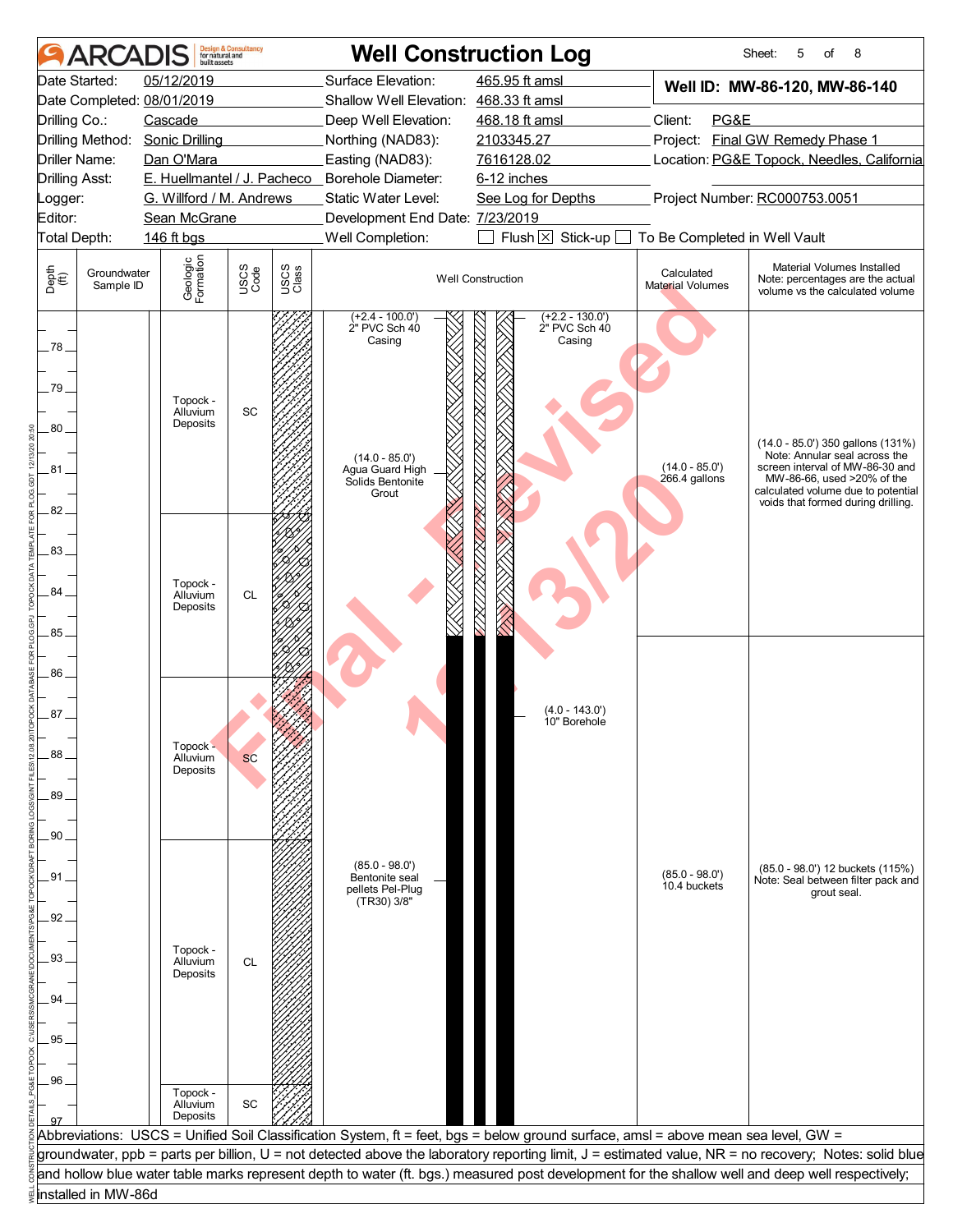| <b>ARCA</b>                                                                                                                                              | <b>Design &amp; Consultancy</b><br>for natural and<br>huilt assets                           |               | <b>Well Construction Log</b>                                                                                                  |                                                                                                                                                                                                                                                                                        |                                                                        | 6<br>8<br>Sheet:<br>οf                                                                                                                                |  |
|----------------------------------------------------------------------------------------------------------------------------------------------------------|----------------------------------------------------------------------------------------------|---------------|-------------------------------------------------------------------------------------------------------------------------------|----------------------------------------------------------------------------------------------------------------------------------------------------------------------------------------------------------------------------------------------------------------------------------------|------------------------------------------------------------------------|-------------------------------------------------------------------------------------------------------------------------------------------------------|--|
| Date Started:<br>Date Completed: 08/01/2019<br>Drilling Co.:<br>Drilling Method:<br><b>Driller Name:</b>                                                 | 05/12/2019<br>Cascade<br><b>Sonic Drilling</b><br>Dan O'Mara                                 |               | Surface Elevation:<br>Shallow Well Elevation: 468.33 ft amsl<br>Deep Well Elevation:<br>Northing (NAD83):<br>Easting (NAD83): | 465.95 ft amsl<br>468.18 ft amsl<br>2103345.27<br>7616128.02                                                                                                                                                                                                                           | Client:<br>PG&E                                                        | Well ID: MW-86-120, MW-86-140<br>Project: Final GW Remedy Phase 1<br>Location: PG&E Topock, Needles, California                                       |  |
| <b>Drilling Asst:</b><br>_ogger:<br>Editor:<br>Total Depth:                                                                                              | E. Huellmantel / J. Pacheco _ Borehole Diameter:<br>G. Willford / M. Andrews<br>Sean McGrane |               | Static Water Level:<br>Development End Date: 7/23/2019<br>Well Completion:                                                    | 6-12 inches<br>See Log for Depths<br>Flush $\boxtimes$<br>Stick-up                                                                                                                                                                                                                     | Project Number: RC000753.0051                                          |                                                                                                                                                       |  |
| Depth<br>(ff)<br>Groundwater<br>Sample ID                                                                                                                | 146 ft bgs<br>Geologic<br>Formation<br>USCS<br>Code                                          | USCS<br>Class |                                                                                                                               | <b>Well Construction</b>                                                                                                                                                                                                                                                               | To Be Completed in Well Vault<br>Calculated<br><b>Material Volumes</b> | Material Volumes Installed<br>Note: percentages are the actual<br>volume vs the calculated volume                                                     |  |
| 98_<br>99<br>100<br>_101_<br>$-102$<br>MW-O-VAS-<br>$.103 -$<br>101-106<br>$(0.033 \text{ U}$<br>ppb)<br>5/10/2019<br>_104_<br>12:32<br>$-105$<br>$-106$ | Topock -<br>SC<br>Alluvium<br>Deposits                                                       |               | $(+2.4 - 100.0')$<br>2" PVC Sch 40<br>Casing<br>$(100.0 - 120.0)$<br>2" Sch 40 PVC<br>(20-slot) Screen                        | $(+2.2 - 130.0')$<br>2" PVC Sch 40<br>Casing<br>$(4.0 - 143.0)$                                                                                                                                                                                                                        | $(85.0 - 98.0')$<br>10.4 buckets                                       | (85.0 - 98.0') 12 buckets (115%)<br>Note: Seal between filter pack and<br>grout seal.                                                                 |  |
| _107_<br>_108_<br>MW-O-VAS-<br>106-111<br>$($ < 0.17 U ppb) $5/11/2019$<br>109<br>08:25<br>_110_<br>_111.<br>_112_<br>_113_                              | Topock -<br>Alluvium<br><b>SM</b><br>Deposits<br>Topock -                                    |               | $(98.0 - 124.0')$<br>Cemex #3 MESH<br>(8x20) Lapis Lustre<br>Sand                                                             | 10" Borehole                                                                                                                                                                                                                                                                           | $(98.0 - 124.0)$<br>$25.5$ bags                                        | (98.0 - 124.0') 36 bags (141%)<br>Note: Filter pack, used >20% of<br>the calculated volume due to<br>potential voids forming during<br>drilling.      |  |
| _114_<br>_115_<br>_116_<br>117                                                                                                                           | Alluvium<br><b>SM</b><br>Deposits<br>Topock -<br><b>SM</b><br>Alluvium<br>Deposits           |               |                                                                                                                               | Abbreviations: USCS = Unified Soil Classification System, ft = feet, bgs = below ground surface, amsl = above mean sea level, GW =<br>and hollow blue water table marks represent depth to water (ft. bgs.) measured post development for the shallow well and deep well respectively; |                                                                        | groundwater, ppb = parts per billion, U = not detected above the laboratory reporting limit, J = estimated value, NR = no recovery; Notes: solid blue |  |
| installed in MW-86d                                                                                                                                      |                                                                                              |               |                                                                                                                               |                                                                                                                                                                                                                                                                                        |                                                                        |                                                                                                                                                       |  |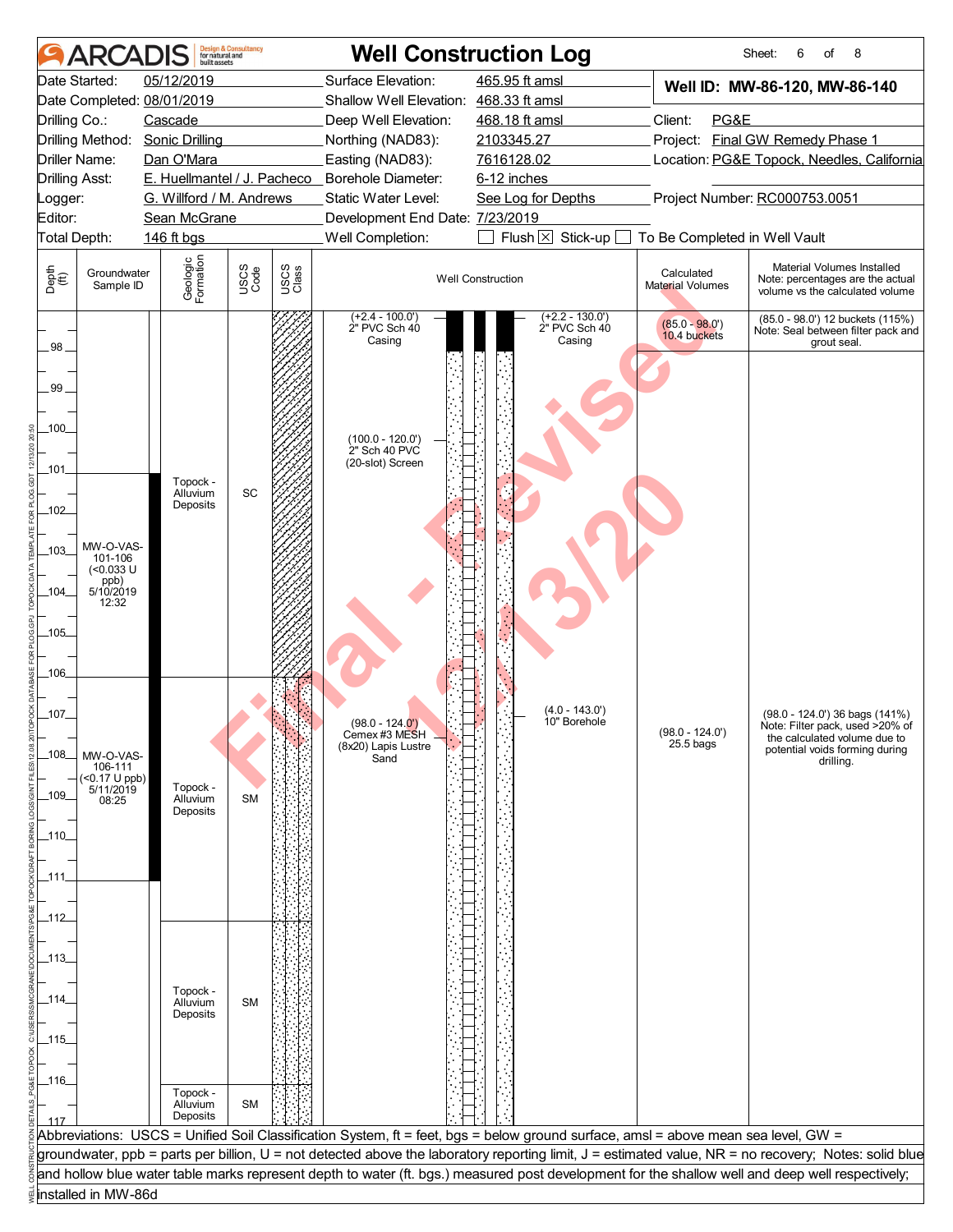|                                | <b>ARCADI</b>            | huilt assets               | <b>Design &amp; Consultancy</b><br>for natural and |               |                                                        | <b>Well Construction Log</b>                                                                                                       |                                  | 8<br>Sheet:<br>7<br>of                                                                                                                                |
|--------------------------------|--------------------------|----------------------------|----------------------------------------------------|---------------|--------------------------------------------------------|------------------------------------------------------------------------------------------------------------------------------------|----------------------------------|-------------------------------------------------------------------------------------------------------------------------------------------------------|
|                                | Date Started:            | 05/12/2019                 |                                                    |               | Surface Elevation:                                     | 465.95 ft amsl                                                                                                                     |                                  | Well ID: MW-86-120, MW-86-140                                                                                                                         |
|                                |                          | Date Completed: 08/01/2019 |                                                    |               | Shallow Well Elevation: 468.33 ft amsl                 |                                                                                                                                    |                                  |                                                                                                                                                       |
| Drilling Co.:                  |                          | Cascade                    |                                                    |               | Deep Well Elevation:                                   | 468.18 ft amsl                                                                                                                     | Client:<br>PG&E                  |                                                                                                                                                       |
|                                | Drilling Method:         | <b>Sonic Drilling</b>      |                                                    |               | Northing (NAD83):                                      | 2103345.27                                                                                                                         |                                  | Project: Final GW Remedy Phase 1                                                                                                                      |
| Driller Name:                  |                          | Dan O'Mara                 |                                                    |               | Easting (NAD83):                                       | 7616128.02                                                                                                                         |                                  | Location: PG&E Topock, Needles, California                                                                                                            |
| <b>Drilling Asst:</b>          |                          |                            |                                                    |               | E. Huellmantel / J. Pacheco _ Borehole Diameter:       | 6-12 inches                                                                                                                        |                                  |                                                                                                                                                       |
| _ogger:                        |                          | G. Willford / M. Andrews   |                                                    |               | Static Water Level:                                    | See Log for Depths                                                                                                                 |                                  | Project Number: RC000753.0051                                                                                                                         |
| Editor:                        |                          | Sean McGrane               |                                                    |               | Development End Date: 7/23/2019                        |                                                                                                                                    |                                  |                                                                                                                                                       |
| Total Depth:                   |                          | 146 ft bgs                 |                                                    |               | Well Completion:                                       | Flush $\boxtimes$<br>Stick-up $\Box$                                                                                               | To Be Completed in Well Vault    |                                                                                                                                                       |
| Depth<br>$\bigoplus_{i=1}^{n}$ | Groundwater<br>Sample ID | Geologic<br>Formation      | USCS<br>Code                                       | USCS<br>Class |                                                        | <b>Well Construction</b>                                                                                                           | Calculated<br>Material Volumes   | Material Volumes Installed<br>Note: percentages are the actual<br>volume vs the calculated volume                                                     |
| $\_118$<br>_119_               |                          |                            |                                                    |               | $(100.0 - 120.0)$<br>2" Sch 40 PVC<br>(20-slot) Screen | $(+2.2 - 130.0')$<br>2" PVC Sch 40<br>Casing                                                                                       |                                  |                                                                                                                                                       |
| _120_                          |                          |                            |                                                    |               |                                                        |                                                                                                                                    | $(98.0 - 124.0')$<br>$25.5$ bags |                                                                                                                                                       |
| _121_                          |                          |                            |                                                    |               | $(120.5 - 121.5')$<br>Centralizer                      |                                                                                                                                    |                                  | $(98.0 - 124.0)$ 36 bags $(141\%)$<br>Note: Filter pack, used >20% of                                                                                 |
|                                |                          |                            |                                                    |               | $(98.0 - 124.0')$<br>Cemex #3 MESH                     |                                                                                                                                    |                                  | the calculated volume due to<br>potential voids forming during                                                                                        |
| $-122$                         |                          | Topock -<br>Alluvium       | <b>SM</b>                                          |               | Lapis Lustre Sand                                      |                                                                                                                                    |                                  | drilling.                                                                                                                                             |
|                                |                          | Deposits                   |                                                    |               | $(120.0 - 122.3')$<br>Sump and PVC End                 |                                                                                                                                    |                                  |                                                                                                                                                       |
| -123-                          |                          |                            |                                                    |               | Cap                                                    |                                                                                                                                    |                                  |                                                                                                                                                       |
|                                |                          |                            |                                                    |               |                                                        |                                                                                                                                    |                                  |                                                                                                                                                       |
| _124_                          |                          |                            |                                                    |               |                                                        |                                                                                                                                    |                                  |                                                                                                                                                       |
| $-125$                         |                          |                            |                                                    |               |                                                        |                                                                                                                                    |                                  |                                                                                                                                                       |
|                                |                          |                            |                                                    |               |                                                        |                                                                                                                                    |                                  | (124.0 - 128.0') 5 buckets (152%)                                                                                                                     |
| _126_                          |                          |                            |                                                    |               | $124.0 - 128.0$<br>Bentonite seal                      |                                                                                                                                    | $(124.0 - 128.0')$               | Note: Intermediate seal. used                                                                                                                         |
|                                |                          |                            |                                                    |               | pellets Pel-Plug                                       |                                                                                                                                    | 3.3 buckets                      | >20% of the calculated volume due<br>to potential voids forming during                                                                                |
| _127_                          |                          |                            |                                                    |               | (TR30) 3/8"                                            | $(4.0 - 143.0)$                                                                                                                    |                                  | drilling.                                                                                                                                             |
|                                |                          |                            |                                                    |               |                                                        | 10" Borehole                                                                                                                       |                                  |                                                                                                                                                       |
| $-128$                         |                          |                            |                                                    |               |                                                        |                                                                                                                                    |                                  |                                                                                                                                                       |
|                                |                          |                            |                                                    |               |                                                        |                                                                                                                                    |                                  |                                                                                                                                                       |
| _129_                          |                          | Topock -<br>Alluvium       | ML                                                 |               |                                                        |                                                                                                                                    |                                  |                                                                                                                                                       |
|                                |                          | Deposits                   |                                                    |               |                                                        |                                                                                                                                    |                                  |                                                                                                                                                       |
| _130_                          |                          |                            |                                                    |               |                                                        |                                                                                                                                    |                                  |                                                                                                                                                       |
|                                |                          |                            |                                                    |               |                                                        | $(130.0 - 140.0)$<br>2" Sch 40 PVC                                                                                                 |                                  |                                                                                                                                                       |
| _131_                          |                          |                            |                                                    |               |                                                        | (20-slot) Screen                                                                                                                   |                                  |                                                                                                                                                       |
|                                |                          |                            |                                                    |               |                                                        |                                                                                                                                    |                                  |                                                                                                                                                       |
| _132_                          |                          |                            |                                                    |               |                                                        |                                                                                                                                    |                                  | (128.0 - 143.0') 19.5 bags (123%)                                                                                                                     |
|                                |                          |                            |                                                    |               | $(128.0 - 143.0')$<br>Cemex #3 MESH                    |                                                                                                                                    | $(128.0 - 143.0')$               | Note: Filter pack, used >20% of<br>the calculated volume due to                                                                                       |
| _133_                          |                          | Topock -<br>Alluvium       | <b>SM</b>                                          |               | (8x20) Lapis Lustre<br>Sand L                          |                                                                                                                                    | $15.8$ bags                      | potential voids forming during                                                                                                                        |
|                                |                          | Deposits                   |                                                    |               |                                                        |                                                                                                                                    |                                  | drilling.                                                                                                                                             |
| .134.                          |                          |                            |                                                    |               |                                                        |                                                                                                                                    |                                  |                                                                                                                                                       |
|                                |                          |                            |                                                    |               |                                                        |                                                                                                                                    |                                  |                                                                                                                                                       |
| _135_                          |                          |                            |                                                    |               |                                                        |                                                                                                                                    |                                  |                                                                                                                                                       |
|                                |                          |                            |                                                    |               |                                                        |                                                                                                                                    |                                  |                                                                                                                                                       |
| $-136$                         |                          |                            |                                                    |               |                                                        |                                                                                                                                    |                                  |                                                                                                                                                       |
|                                |                          | Topock -<br>Alluvium       | <b>SM</b>                                          |               |                                                        |                                                                                                                                    |                                  |                                                                                                                                                       |
|                                |                          | Deposits                   |                                                    |               |                                                        |                                                                                                                                    |                                  |                                                                                                                                                       |
|                                |                          |                            |                                                    |               |                                                        | Abbreviations: USCS = Unified Soil Classification System, ft = feet, bgs = below ground surface, amsl = above mean sea level, GW = |                                  |                                                                                                                                                       |
|                                |                          |                            |                                                    |               |                                                        |                                                                                                                                    |                                  | groundwater, ppb = parts per billion, U = not detected above the laboratory reporting limit, J = estimated value, NR = no recovery; Notes: solid blue |
|                                |                          |                            |                                                    |               |                                                        |                                                                                                                                    |                                  | and hollow blue water table marks represent depth to water (ft. bgs.) measured post development for the shallow well and deep well respectively;      |
|                                | installed in MW-86d      |                            |                                                    |               |                                                        |                                                                                                                                    |                                  |                                                                                                                                                       |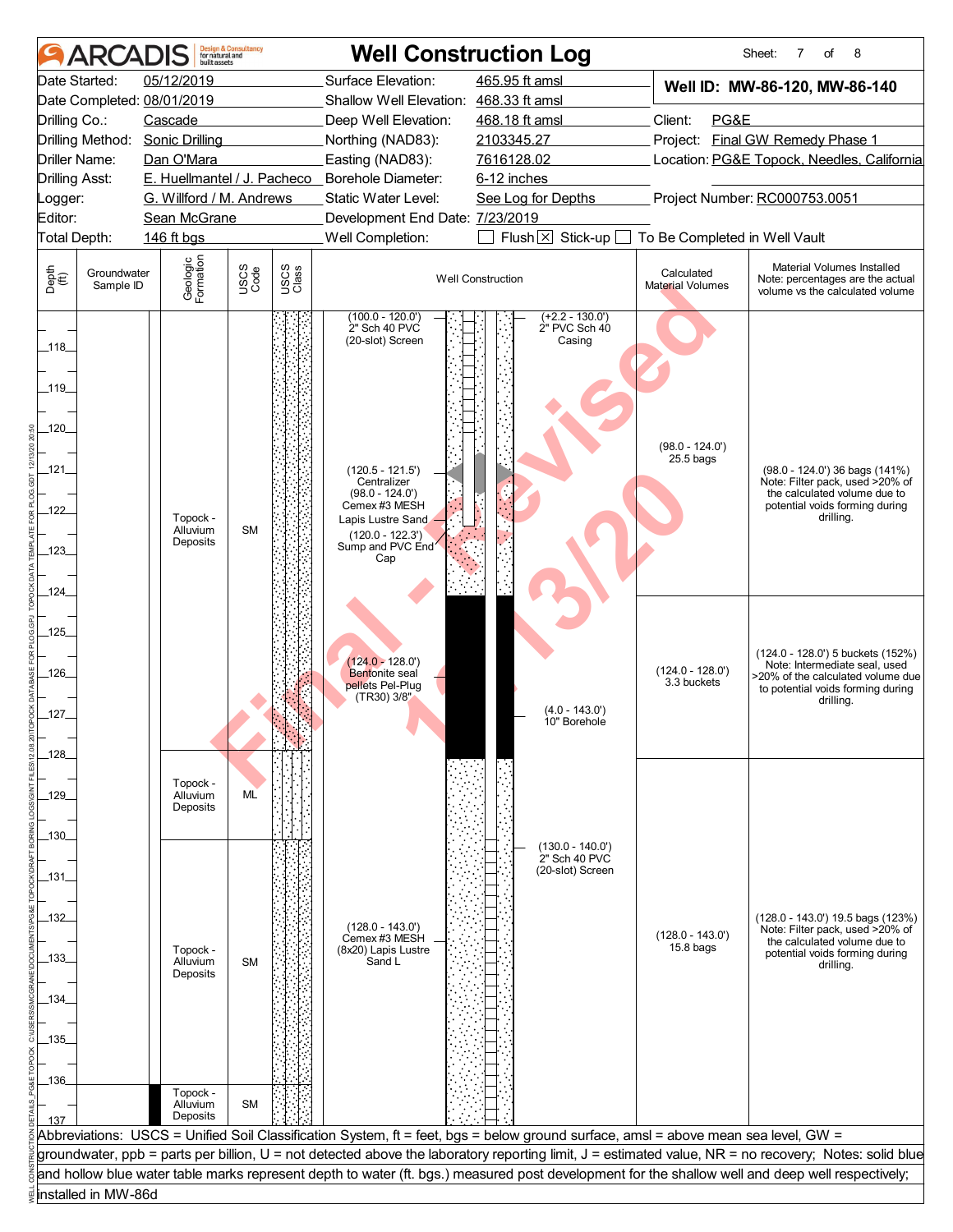|                           | <b>ARCADIS</b>                                                   | built assets                     | <b>Design &amp; Consultancy</b><br>for natural and |               | <b>Well Construction Log</b>                                         |                                                                                                                                                  |                                       | Sheet:<br>8<br>8<br>οf                                                                                                                                |
|---------------------------|------------------------------------------------------------------|----------------------------------|----------------------------------------------------|---------------|----------------------------------------------------------------------|--------------------------------------------------------------------------------------------------------------------------------------------------|---------------------------------------|-------------------------------------------------------------------------------------------------------------------------------------------------------|
|                           | Date Started:                                                    | 05/12/2019                       |                                                    |               | Surface Elevation:                                                   | 465.95 ft amsl                                                                                                                                   |                                       | Well ID: MW-86-120, MW-86-140                                                                                                                         |
|                           |                                                                  | Date Completed: 08/01/2019       |                                                    |               | Shallow Well Elevation: 468.33 ft amsl                               |                                                                                                                                                  |                                       |                                                                                                                                                       |
| Drilling Co.:             |                                                                  | Cascade                          |                                                    |               | Deep Well Elevation:                                                 | 468.18 ft amsl                                                                                                                                   | Client:<br>PG&E                       |                                                                                                                                                       |
|                           |                                                                  | Drilling Method: Sonic Drilling  |                                                    |               | Northing (NAD83):                                                    | 2103345.27                                                                                                                                       |                                       | Project: Final GW Remedy Phase 1                                                                                                                      |
| <b>Drilling Asst:</b>     | Driller Name:                                                    | Dan O'Mara                       |                                                    |               | Easting (NAD83):<br>E. Huellmantel / J. Pacheco _ Borehole Diameter: | 7616128.02<br>6-12 inches                                                                                                                        |                                       | Location: PG&E Topock, Needles, California                                                                                                            |
| Logger:                   |                                                                  | G. Willford / M. Andrews         |                                                    |               | Static Water Level:                                                  | See Log for Depths                                                                                                                               |                                       | Project Number: RC000753.0051                                                                                                                         |
| Editor:                   |                                                                  | Sean McGrane                     |                                                    |               | Development End Date: 7/23/2019                                      |                                                                                                                                                  |                                       |                                                                                                                                                       |
| Total Depth:              |                                                                  | 146 ft bgs                       |                                                    |               | Well Completion:                                                     | Flush $\boxtimes$<br>Stick-up                                                                                                                    | To Be Completed in Well Vault         |                                                                                                                                                       |
| Depth<br>(ff)             | Groundwater<br>Sample ID                                         | Geologic<br>Formation            | USCS<br>Code                                       | USCS<br>Class |                                                                      | <b>Well Construction</b>                                                                                                                         | Calculated<br><b>Material Volumes</b> | Material Volumes Installed<br>Note: percentages are the actual<br>volume vs the calculated volume                                                     |
| $-138$<br>$-139$<br>_140_ | MW-O-VAS-<br>136-141<br>$(50.17 \cup ppb)$<br>5/11/2019<br>14:26 | Topock -<br>Alluvium<br>Deposits | <b>SM</b>                                          |               | $(128.0 - 143.0)$<br>Cemex #3 MESH<br>(8x20) Lapis Lustre<br>Sand L  | $(130.0 - 140.0')$<br>2" Sch 40 PVC<br>(20-slot) Screen<br>$(4.0 - 143.0')$<br>10" Borehole                                                      | $(128.0 - 143.0')$<br>$15.8$ bags     | (128.0 - 143.0') 19.5 bags (123%)<br>Note: Filter pack, used >20% of<br>the calculated volume due to<br>potential voids forming during<br>drilling.   |
| .141                      |                                                                  |                                  |                                                    |               | $(140.5 - 141.5)$<br>Centralizer                                     |                                                                                                                                                  |                                       |                                                                                                                                                       |
| $-142$                    |                                                                  |                                  |                                                    |               |                                                                      | $(140.0 - 142.3')$                                                                                                                               |                                       |                                                                                                                                                       |
|                           |                                                                  | Topock -                         |                                                    |               |                                                                      | Sump and PVC End<br>$\mathsf{Cap}$                                                                                                               |                                       |                                                                                                                                                       |
| $-143-$                   |                                                                  | Competent<br>Bedrock -           |                                                    |               |                                                                      |                                                                                                                                                  |                                       |                                                                                                                                                       |
|                           |                                                                  | conglomerate                     |                                                    |               |                                                                      |                                                                                                                                                  |                                       |                                                                                                                                                       |
| _144_                     |                                                                  |                                  |                                                    |               | $(143.0 - 146.0')$                                                   | $(143.0 - 146.0)$                                                                                                                                | $(143.0 - 146.0')$                    | $(143.0 - 146.0')$ 1 bags $(125%)$<br>Note: Decommissioned rathole,                                                                                   |
|                           |                                                                  |                                  |                                                    |               | Bentonite seal chips_<br><b>Enviroplug Medium</b>                    | 6.0" Borehole                                                                                                                                    | 0.8 <sub>bag</sub>                    | installed to 142 ft. bgs, 1.5 ft<br>removed during reaming with 10                                                                                    |
| $-145$                    |                                                                  |                                  |                                                    |               | <b>Chips</b>                                                         |                                                                                                                                                  |                                       | inch casing.                                                                                                                                          |
| 146                       |                                                                  |                                  |                                                    |               |                                                                      |                                                                                                                                                  |                                       |                                                                                                                                                       |
|                           |                                                                  |                                  |                                                    |               | End of Boring at                                                     |                                                                                                                                                  |                                       |                                                                                                                                                       |
| $-147$                    |                                                                  |                                  |                                                    |               | 146.0 ft bgs.                                                        |                                                                                                                                                  |                                       |                                                                                                                                                       |
|                           |                                                                  |                                  |                                                    |               |                                                                      |                                                                                                                                                  |                                       |                                                                                                                                                       |
| 148                       |                                                                  |                                  |                                                    |               |                                                                      |                                                                                                                                                  |                                       |                                                                                                                                                       |
|                           |                                                                  |                                  |                                                    |               |                                                                      |                                                                                                                                                  |                                       |                                                                                                                                                       |
| _149.                     |                                                                  |                                  |                                                    |               |                                                                      |                                                                                                                                                  |                                       |                                                                                                                                                       |
|                           |                                                                  |                                  |                                                    |               |                                                                      |                                                                                                                                                  |                                       |                                                                                                                                                       |
| _150_                     |                                                                  |                                  |                                                    |               |                                                                      |                                                                                                                                                  |                                       |                                                                                                                                                       |
|                           |                                                                  |                                  |                                                    |               |                                                                      |                                                                                                                                                  |                                       |                                                                                                                                                       |
| _151.                     |                                                                  |                                  |                                                    |               |                                                                      |                                                                                                                                                  |                                       |                                                                                                                                                       |
|                           |                                                                  |                                  |                                                    |               |                                                                      |                                                                                                                                                  |                                       |                                                                                                                                                       |
| _152                      |                                                                  |                                  |                                                    |               |                                                                      |                                                                                                                                                  |                                       |                                                                                                                                                       |
|                           |                                                                  |                                  |                                                    |               |                                                                      |                                                                                                                                                  |                                       |                                                                                                                                                       |
| _153_                     |                                                                  |                                  |                                                    |               |                                                                      |                                                                                                                                                  |                                       |                                                                                                                                                       |
|                           |                                                                  |                                  |                                                    |               |                                                                      |                                                                                                                                                  |                                       |                                                                                                                                                       |
| _154                      |                                                                  |                                  |                                                    |               |                                                                      |                                                                                                                                                  |                                       |                                                                                                                                                       |
|                           |                                                                  |                                  |                                                    |               |                                                                      |                                                                                                                                                  |                                       |                                                                                                                                                       |
| _155_                     |                                                                  |                                  |                                                    |               |                                                                      |                                                                                                                                                  |                                       |                                                                                                                                                       |
|                           |                                                                  |                                  |                                                    |               |                                                                      |                                                                                                                                                  |                                       |                                                                                                                                                       |
| _156_                     |                                                                  |                                  |                                                    |               |                                                                      |                                                                                                                                                  |                                       |                                                                                                                                                       |
|                           |                                                                  |                                  |                                                    |               |                                                                      |                                                                                                                                                  |                                       |                                                                                                                                                       |
|                           |                                                                  |                                  |                                                    |               |                                                                      |                                                                                                                                                  |                                       |                                                                                                                                                       |
|                           |                                                                  |                                  |                                                    |               |                                                                      | Abbreviations: USCS = Unified Soil Classification System, ft = feet, bgs = below ground surface, amsl = above mean sea level, GW =               |                                       |                                                                                                                                                       |
|                           |                                                                  |                                  |                                                    |               |                                                                      | and hollow blue water table marks represent depth to water (ft. bgs.) measured post development for the shallow well and deep well respectively; |                                       | groundwater, ppb = parts per billion, U = not detected above the laboratory reporting limit, J = estimated value, NR = no recovery; Notes: solid blue |
|                           | installed in MW-86d                                              |                                  |                                                    |               |                                                                      |                                                                                                                                                  |                                       |                                                                                                                                                       |
|                           |                                                                  |                                  |                                                    |               |                                                                      |                                                                                                                                                  |                                       |                                                                                                                                                       |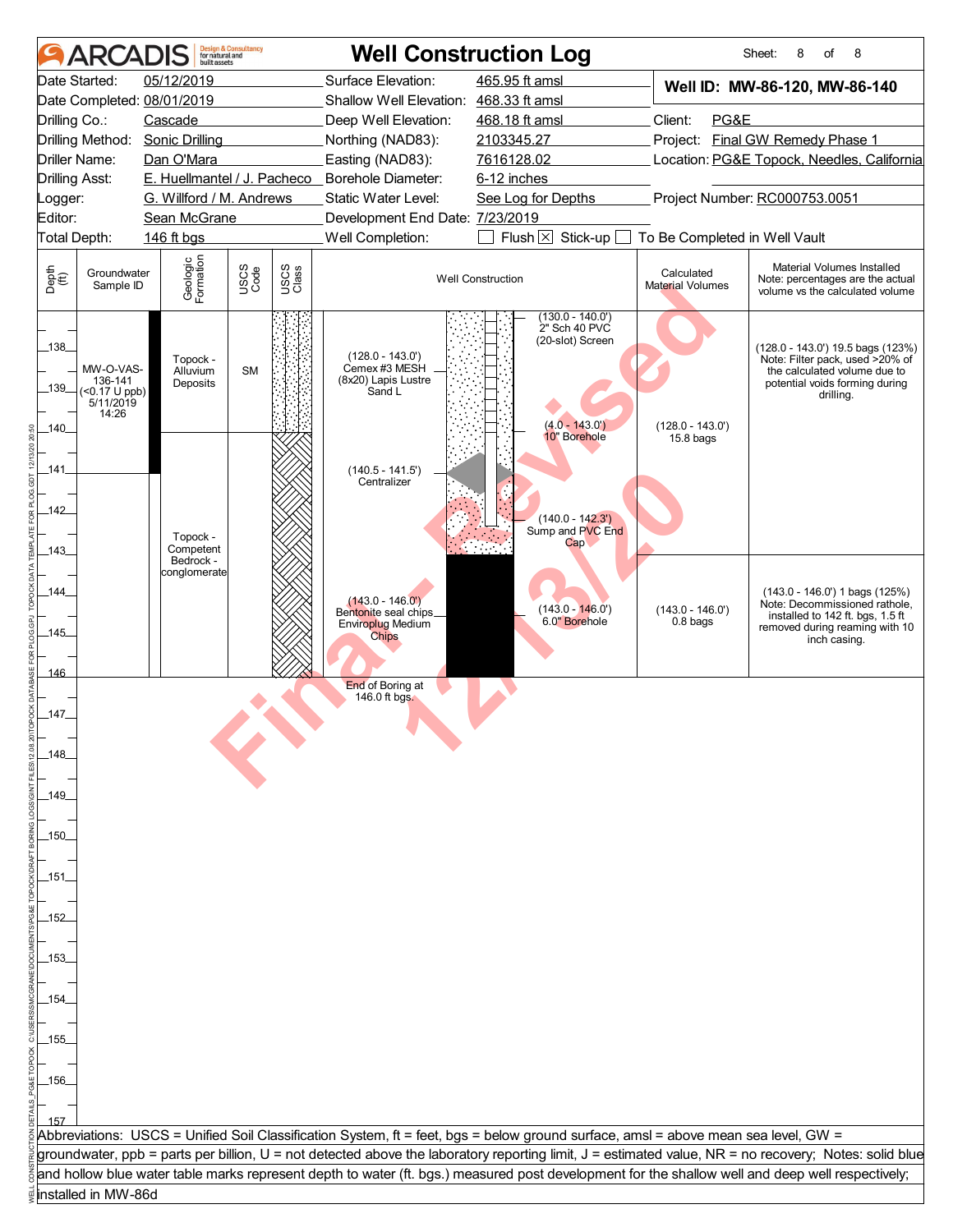|                                     |                      | <b>ARCADIS</b>        | <b>Design &amp; Consultancy</b><br>for natural and<br>huilt assets |                                 |                    | <b>Boring Log</b> |                                   |                                                                                                                                                                                                                                                                     |          | Sheet:     | of                                                                             | 8                                                                                                                           |
|-------------------------------------|----------------------|-----------------------|--------------------------------------------------------------------|---------------------------------|--------------------|-------------------|-----------------------------------|---------------------------------------------------------------------------------------------------------------------------------------------------------------------------------------------------------------------------------------------------------------------|----------|------------|--------------------------------------------------------------------------------|-----------------------------------------------------------------------------------------------------------------------------|
|                                     | Date Started:        | 05/08/2019            |                                                                    |                                 | Surface Elevation: |                   | 465.95 ft amsl                    |                                                                                                                                                                                                                                                                     |          |            | Boring No.: MW-86d                                                             |                                                                                                                             |
|                                     | Date Completed:      | 05/29/2019            |                                                                    |                                 | Northing (NAD83):  |                   | 2103345.27                        |                                                                                                                                                                                                                                                                     |          |            |                                                                                |                                                                                                                             |
| Drilling Co.:                       |                      | Cascade               |                                                                    |                                 | Easting (NAD83):   |                   | 7616128.02                        |                                                                                                                                                                                                                                                                     | Client:  | PG&E       |                                                                                |                                                                                                                             |
|                                     | Drilling Method:     | <b>Sonic Drilling</b> |                                                                    |                                 | Total Depth:       |                   | 146 ft bgs                        |                                                                                                                                                                                                                                                                     | Project: |            | Final GW Remedy Phase 1                                                        |                                                                                                                             |
|                                     | Drill Rig Type:      |                       | Terrasonic track mount                                             |                                 | Borehole Diameter: |                   | 6-12 inches                       |                                                                                                                                                                                                                                                                     |          |            | Location: PG&E Topock, Needles,                                                |                                                                                                                             |
|                                     | <b>Driller Name:</b> | Dan O'Mara            |                                                                    |                                 |                    |                   | Depth to First Water: 10.0 ft bgs |                                                                                                                                                                                                                                                                     |          | California |                                                                                |                                                                                                                             |
| <b>Drilling Asst:</b>               |                      |                       | E. Huellmantel / J. Pacheco Sampling Method:                       |                                 |                    |                   |                                   | 4 inch x 10 ft Core Barrel                                                                                                                                                                                                                                          |          |            | Project Number: RC000753.0051                                                  |                                                                                                                             |
| Logger:                             |                      | <b>Grant Willford</b> |                                                                    |                                 | Sampling Interval: |                   | Continuous                        |                                                                                                                                                                                                                                                                     |          |            |                                                                                |                                                                                                                             |
| Editor:                             |                      |                       | Sean McGrane                                                       |                                 | Converted to Well: |                   | $\boxtimes$ Yes                   | No<br>$\mathbf{1}$                                                                                                                                                                                                                                                  |          |            |                                                                                |                                                                                                                             |
| Depth<br>$\widetilde{f(t)}$         | Recovery<br>(in)     | Sieve<br>Sample ID    | Groundwater<br>Sample ID                                           | Geologic<br>Formation           | USCS<br>Code       | USCS<br>Class     |                                   | Soil Description                                                                                                                                                                                                                                                    |          |            | <b>Drilling Notes</b>                                                          | <b>Drilling Fluid</b>                                                                                                       |
| $\mathbf{1}$<br>$\overline{2}$<br>3 |                      |                       |                                                                    |                                 | <b>NR</b>          |                   |                                   | (0.0 - 4.0') No recovery (NR); see drilling notes                                                                                                                                                                                                                   |          |            | $(0.0 - 4.0')$<br>No recovery<br>due to loose<br>dredge sands.                 | $(0.0 - 96.0')$<br>1930 gallons<br>of water used:<br>1500 gallons<br>of water<br>recovered; 430<br>gallons of<br>water lost |
| 5<br>6                              | 24                   |                       |                                                                    |                                 |                    |                   |                                   | (4.0 - 10.0') Topock - Fill; Poorly graded sand (SP); light yellowish<br>brown (10YR 6/4); very fine grained to fine grained, subangular to<br>subround; trace small pebbles, subround to round; trace silt; dry;<br>homogeneous; some organics present 4-6 ft. bgs |          |            |                                                                                |                                                                                                                             |
| 8<br>9                              |                      |                       |                                                                    | Topock - Fill                   | <b>SP</b>          |                   |                                   |                                                                                                                                                                                                                                                                     |          |            |                                                                                |                                                                                                                             |
| .10.<br>.11<br>.12.                 | 48                   |                       |                                                                    |                                 |                    |                   |                                   | $(10.0 - 16.0)$ No recovery (NR); see drilling notes                                                                                                                                                                                                                |          |            | $(10.0 - 16.0')$<br>No recovery<br>due to loose<br>dredge sands.               |                                                                                                                             |
|                                     |                      |                       |                                                                    |                                 |                    |                   |                                   |                                                                                                                                                                                                                                                                     |          |            | (12.5')                                                                        |                                                                                                                             |
| .13.<br>14<br>.15.                  |                      |                       | MW-O-VAS-<br>12.5-17<br>(0.163 J)                                  |                                 | <b>NR</b>          |                   |                                   |                                                                                                                                                                                                                                                                     |          |            | Lost<br>approximately<br>0.5 ft out of<br>core barrel<br>due to lose<br>sands. |                                                                                                                             |
|                                     |                      |                       | ppb)<br>5/8/2019                                                   |                                 |                    |                   |                                   |                                                                                                                                                                                                                                                                     |          |            |                                                                                |                                                                                                                             |
| .16.                                |                      |                       | 14:20                                                              |                                 |                    |                   |                                   |                                                                                                                                                                                                                                                                     |          |            |                                                                                |                                                                                                                             |
|                                     |                      |                       |                                                                    |                                 |                    |                   |                                   | (16.0 - 26.8') Topock - Fluvial Deposits; Poorly graded sand with<br>silt (SP-SM); very dark grayish brown (10YR 3/2); very fine grained                                                                                                                            |          |            | $(16.0 - 36.0')$<br>Soft drilling                                              |                                                                                                                             |
| 17                                  |                      |                       |                                                                    |                                 |                    |                   |                                   | to fine grained, subangular to subround; little silt; wet                                                                                                                                                                                                           |          |            |                                                                                |                                                                                                                             |
| .18.<br>.19.                        | 222                  |                       |                                                                    | Topock -<br>Fluvial<br>Deposits | SP-SM              |                   |                                   |                                                                                                                                                                                                                                                                     |          |            |                                                                                |                                                                                                                             |
|                                     |                      |                       |                                                                    |                                 |                    |                   |                                   | Abbreviations: USCS = Unified Soil Classification System, ft = feet, bgs = below ground surface, amsl = above mean sea level, GW =                                                                                                                                  |          |            |                                                                                |                                                                                                                             |
|                                     |                      |                       |                                                                    |                                 |                    |                   |                                   | groundwater, ppb = parts per billion, U = not detected above the laboratory reporting limit, J = estimated value, NR = no recovery; Notes: blue                                                                                                                     |          |            |                                                                                |                                                                                                                             |
|                                     |                      |                       |                                                                    |                                 |                    |                   |                                   | water table symbol represents depth to water measured during first VAS interval; apparent partial recoveries can be the result of potential                                                                                                                         |          |            |                                                                                |                                                                                                                             |
|                                     |                      |                       |                                                                    |                                 |                    |                   |                                   | compaction of sediments in the core bag; wells MW-86-120, MW-86-140 installed in borehole                                                                                                                                                                           |          |            |                                                                                |                                                                                                                             |
|                                     |                      |                       |                                                                    |                                 |                    |                   |                                   |                                                                                                                                                                                                                                                                     |          |            |                                                                                |                                                                                                                             |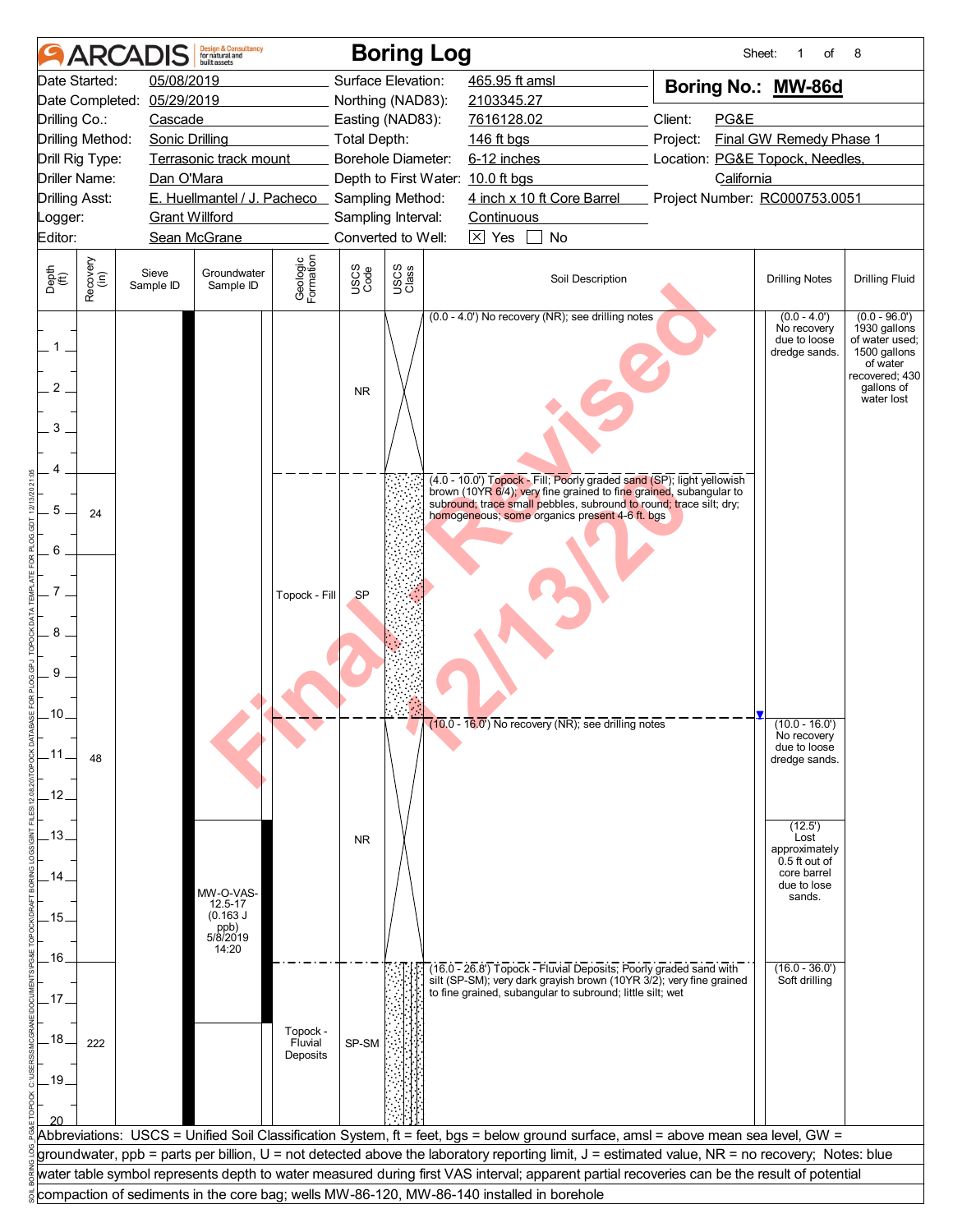|                                                                                               |                  | <b>ARCADIS</b>        | <b>Design &amp; Consultancy</b><br>for natural and<br>built assets |                                                                                                       |                      | <b>Boring Log</b>                 |                                                                                                                                                                                                                                                                                                                                                                                                                                                        | Sheet:                          | 2<br>of                                                                  | 8                     |
|-----------------------------------------------------------------------------------------------|------------------|-----------------------|--------------------------------------------------------------------|-------------------------------------------------------------------------------------------------------|----------------------|-----------------------------------|--------------------------------------------------------------------------------------------------------------------------------------------------------------------------------------------------------------------------------------------------------------------------------------------------------------------------------------------------------------------------------------------------------------------------------------------------------|---------------------------------|--------------------------------------------------------------------------|-----------------------|
|                                                                                               | Date Started:    | 05/08/2019            |                                                                    |                                                                                                       |                      | Surface Elevation:                | 465.95 ft amsl                                                                                                                                                                                                                                                                                                                                                                                                                                         | Boring No.: MW-86d              |                                                                          |                       |
|                                                                                               | Date Completed:  | 05/29/2019            |                                                                    |                                                                                                       |                      | Northing (NAD83):                 | 2103345.27                                                                                                                                                                                                                                                                                                                                                                                                                                             |                                 |                                                                          |                       |
| Drilling Co.:                                                                                 |                  | Cascade               |                                                                    |                                                                                                       |                      | Easting (NAD83):                  | 7616128.02                                                                                                                                                                                                                                                                                                                                                                                                                                             | Client:<br>PG&E                 |                                                                          |                       |
|                                                                                               | Drilling Method: | <b>Sonic Drilling</b> |                                                                    |                                                                                                       | <b>Total Depth:</b>  |                                   | 146 ft bgs                                                                                                                                                                                                                                                                                                                                                                                                                                             | Project:                        | Final GW Remedy Phase 1                                                  |                       |
|                                                                                               | Drill Rig Type:  |                       | Terrasonic track mount                                             |                                                                                                       |                      | <b>Borehole Diameter:</b>         | 6-12 inches                                                                                                                                                                                                                                                                                                                                                                                                                                            | Location: PG&E Topock, Needles, |                                                                          |                       |
|                                                                                               | Driller Name:    | Dan O'Mara            |                                                                    |                                                                                                       |                      | Depth to First Water: 10.0 ft bgs |                                                                                                                                                                                                                                                                                                                                                                                                                                                        | California                      |                                                                          |                       |
| <b>Drilling Asst:</b>                                                                         |                  |                       | E. Huellmantel / J. Pacheco Sampling Method:                       |                                                                                                       |                      |                                   | 4 inch x 10 ft Core Barrel                                                                                                                                                                                                                                                                                                                                                                                                                             | Project Number: RC000753.0051   |                                                                          |                       |
| Logger:                                                                                       |                  | <b>Grant Willford</b> |                                                                    |                                                                                                       |                      | Sampling Interval:                | Continuous                                                                                                                                                                                                                                                                                                                                                                                                                                             |                                 |                                                                          |                       |
| Editor:                                                                                       |                  |                       | Sean McGrane                                                       |                                                                                                       |                      | Converted to Well:                | $\boxtimes$ Yes<br>No                                                                                                                                                                                                                                                                                                                                                                                                                                  |                                 |                                                                          |                       |
| Depth<br>$\widetilde{f(t)}$                                                                   | Recovery<br>(in) | Sieve<br>Sample ID    | Groundwater<br>Sample ID                                           | Geologic<br>Formation                                                                                 | USCS<br>Code         | USCS<br>Class                     | Soil Description                                                                                                                                                                                                                                                                                                                                                                                                                                       |                                 | <b>Drilling Notes</b>                                                    | <b>Drilling Fluid</b> |
| 21.<br>22.<br>23.<br>24.<br>25.<br>$26-$<br>27.<br>.28.<br>.29.<br>.30.<br>.31<br>32.<br>.33. | 222              |                       |                                                                    | Topock -<br>Fluvial<br>Deposits<br>Topock -<br>Fluvial<br>Deposits<br>Topock -<br>Fluvial<br>Deposits | SP-SM<br>CH<br>SP-SM | little silt; wet                  | (26.8 - 27.8') Topock - Fluvial Deposits; Fat clay (CH); dark<br>grayish brown / dark yellowish brown (10YR 4/2); high plasticity;<br>little silt; trace very fine grained sand, subround to round; moist;<br>very soft to soft; homogeneous<br>(27.8 - 36.0') Topock - Fluvial Deposits; Poorly graded sand with<br>silt (SP-SM); dark grayish brown / dark yellowish brown (10YR<br>4/2); very fine grained to fine grained, subangular to subround; |                                 | $(26.8 - 27.8')$<br>Notified<br>Archaeologist<br>about 1' clay<br>layer. |                       |
| 34.<br>.35                                                                                    |                  |                       |                                                                    |                                                                                                       |                      |                                   |                                                                                                                                                                                                                                                                                                                                                                                                                                                        |                                 |                                                                          |                       |
| .36.                                                                                          |                  |                       |                                                                    |                                                                                                       |                      |                                   | (36.0 - 45.0') Topock - Fluvial Deposits; Poorly graded sand with                                                                                                                                                                                                                                                                                                                                                                                      |                                 | $(36.0 - 56.0)$                                                          |                       |
|                                                                                               |                  |                       |                                                                    |                                                                                                       |                      |                                   | silt (SP-SM); light yellowish brown (10YR 6/4); very fine grained to<br>fine grained, subangular to subround; little silt; trace clay; wet to                                                                                                                                                                                                                                                                                                          |                                 | Soft drilling                                                            |                       |
| 37                                                                                            |                  |                       |                                                                    |                                                                                                       |                      | moist                             |                                                                                                                                                                                                                                                                                                                                                                                                                                                        |                                 |                                                                          |                       |
| .38                                                                                           | 240              |                       |                                                                    | Topock -<br>Fluvial<br>Deposits                                                                       | SP-SM                |                                   |                                                                                                                                                                                                                                                                                                                                                                                                                                                        |                                 |                                                                          |                       |
| .39                                                                                           |                  |                       |                                                                    |                                                                                                       |                      |                                   |                                                                                                                                                                                                                                                                                                                                                                                                                                                        |                                 |                                                                          |                       |
|                                                                                               |                  |                       |                                                                    |                                                                                                       |                      |                                   |                                                                                                                                                                                                                                                                                                                                                                                                                                                        |                                 |                                                                          |                       |
|                                                                                               |                  |                       |                                                                    |                                                                                                       |                      |                                   | Abbreviations: USCS = Unified Soil Classification System, ft = feet, bgs = below ground surface, amsl = above mean sea level, GW =                                                                                                                                                                                                                                                                                                                     |                                 |                                                                          |                       |
|                                                                                               |                  |                       |                                                                    |                                                                                                       |                      |                                   | groundwater, ppb = parts per billion, U = not detected above the laboratory reporting limit, J = estimated value, NR = no recovery; Notes: blue                                                                                                                                                                                                                                                                                                        |                                 |                                                                          |                       |
|                                                                                               |                  |                       |                                                                    |                                                                                                       |                      |                                   | water table symbol represents depth to water measured during first VAS interval; apparent partial recoveries can be the result of potential                                                                                                                                                                                                                                                                                                            |                                 |                                                                          |                       |
|                                                                                               |                  |                       |                                                                    |                                                                                                       |                      |                                   |                                                                                                                                                                                                                                                                                                                                                                                                                                                        |                                 |                                                                          |                       |
|                                                                                               |                  |                       |                                                                    |                                                                                                       |                      |                                   | compaction of sediments in the core bag; wells MW-86-120, MW-86-140 installed in borehole                                                                                                                                                                                                                                                                                                                                                              |                                 |                                                                          |                       |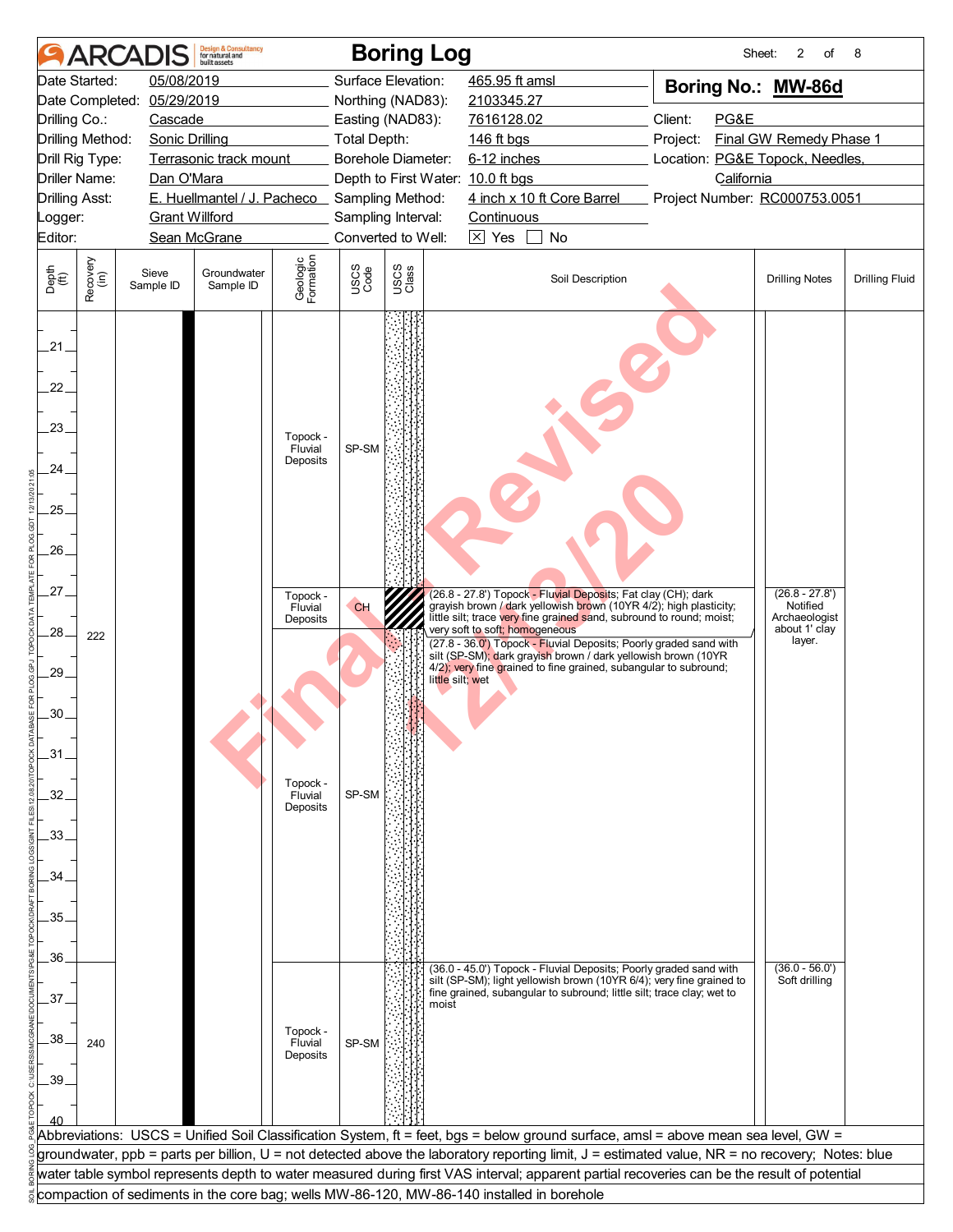|                                                 | <b>ARCA</b>          |                       | <b>Design &amp; Consultancy</b><br>for natural and<br><b>built</b> assets |                                                        |                     | <b>Boring Log</b>  |                                                                                                                                                                                                                                              | Sheet:                          | 3<br>of                            | 8                     |
|-------------------------------------------------|----------------------|-----------------------|---------------------------------------------------------------------------|--------------------------------------------------------|---------------------|--------------------|----------------------------------------------------------------------------------------------------------------------------------------------------------------------------------------------------------------------------------------------|---------------------------------|------------------------------------|-----------------------|
|                                                 | Date Started:        | 05/08/2019            |                                                                           |                                                        | Surface Elevation:  |                    | 465.95 ft amsl                                                                                                                                                                                                                               | Boring No.: MW-86d              |                                    |                       |
|                                                 | Date Completed:      | 05/29/2019            |                                                                           |                                                        | Northing (NAD83):   |                    | 2103345.27                                                                                                                                                                                                                                   |                                 |                                    |                       |
| Drilling Co.:                                   |                      | Cascade               |                                                                           |                                                        | Easting (NAD83):    |                    | 7616128.02                                                                                                                                                                                                                                   | Client:<br>PG&E                 |                                    |                       |
|                                                 | Drilling Method:     | <b>Sonic Drilling</b> |                                                                           |                                                        | <b>Total Depth:</b> |                    | 146 ft bgs                                                                                                                                                                                                                                   | Project:                        | Final GW Remedy Phase 1            |                       |
|                                                 | Drill Rig Type:      |                       | Terrasonic track mount                                                    |                                                        | Borehole Diameter:  |                    | 6-12 inches                                                                                                                                                                                                                                  | Location: PG&E Topock, Needles, |                                    |                       |
|                                                 | <b>Driller Name:</b> | Dan O'Mara            |                                                                           |                                                        |                     |                    | Depth to First Water: 10.0 ft bgs                                                                                                                                                                                                            | California                      |                                    |                       |
| <b>Drilling Asst:</b>                           |                      |                       | E. Huellmantel / J. Pacheco Sampling Method:                              |                                                        |                     |                    | 4 inch x 10 ft Core Barrel                                                                                                                                                                                                                   | Project Number: RC000753.0051   |                                    |                       |
| Logger:                                         |                      |                       | <b>Grant Willford</b>                                                     |                                                        | Sampling Interval:  |                    | Continuous                                                                                                                                                                                                                                   |                                 |                                    |                       |
| Editor:                                         |                      |                       | Sean McGrane                                                              |                                                        |                     | Converted to Well: | $\boxtimes$ Yes<br>No                                                                                                                                                                                                                        |                                 |                                    |                       |
| Depth<br>(ft)                                   | Recovery<br>(in)     | Sieve<br>Sample ID    | Groundwater<br>Sample ID                                                  | Geologic<br>Formation                                  | USCS<br>Code        | USCS<br>Class      | Soil Description                                                                                                                                                                                                                             |                                 | <b>Drilling Notes</b>              | <b>Drilling Fluid</b> |
| .41<br>42.<br>43.<br>44.<br>.45.<br>46.<br>.47. |                      |                       |                                                                           | Topock -<br>Fluvial<br>Deposits<br>Topock -<br>Fluvial | SP-SM<br><b>SW</b>  |                    | (45.0 - 50.0') Topock - Fluvial Deposits; Well graded sand (SW);<br>light yellowish brown (10YR 6/4); very fine grained to coarse<br>grained, subangular to subround; trace granules to small pebbles,<br>subround to round; trace silt; wet |                                 |                                    |                       |
| 48<br>49.<br>50.                                | 240                  |                       |                                                                           | Deposits<br>Topock -                                   |                     | $\ddot{\cdot}$     | (50.0 - 51.0) Topock - Fluvial Deposits; Well graded sand (SW);                                                                                                                                                                              |                                 |                                    |                       |
| .51.                                            |                      |                       |                                                                           | <b>Fluvial</b><br>Deposits                             | SW                  |                    | light yellowish brown (10YR 6/4); very fine grained to coarse<br>grained, subangular to round; little granules to large pebbles,                                                                                                             |                                 |                                    |                       |
|                                                 |                      |                       |                                                                           | Topock -<br>Fluvial                                    | SP-SM               |                    | subangular to round; trace silt; wet; gravel composed of mixed<br>lithology                                                                                                                                                                  |                                 |                                    |                       |
| 52.                                             |                      |                       |                                                                           | Deposits                                               |                     |                    | (51.0 - 52.0') Topock - Fluvial Deposits; Poorly graded sand with<br>silt (SP-SM); light yellowish brown (10YR 6/4); very fine grained to<br>fine grained, subangular to subround; little silt; trace clay; wet to                           |                                 |                                    |                       |
| .53.                                            |                      |                       | MW-O-VAS-<br>51-56                                                        |                                                        |                     |                    | moist<br>(52.0 - 56.0') Topock - Fluvial Deposits; Silty sand with gravel                                                                                                                                                                    |                                 |                                    |                       |
|                                                 |                      |                       | $(<0.033$ U                                                               |                                                        |                     |                    | (SM); brown (10YR 4/3); very fine grained to coarse grained,<br>subangular to subround; little granules to large pebbles,                                                                                                                    |                                 |                                    |                       |
| 54                                              |                      |                       | ppb)<br>5/9/2019                                                          | Topock -<br>Fluvial                                    | <b>SM</b>           |                    | subangular to round; little silt; wet; gravel composed of mixed<br>lithology                                                                                                                                                                 |                                 |                                    |                       |
|                                                 |                      |                       | 09:18                                                                     | Deposits                                               |                     |                    |                                                                                                                                                                                                                                              |                                 |                                    |                       |
| 55.                                             |                      |                       |                                                                           |                                                        |                     |                    |                                                                                                                                                                                                                                              |                                 |                                    |                       |
|                                                 |                      |                       |                                                                           |                                                        |                     |                    |                                                                                                                                                                                                                                              |                                 |                                    |                       |
| 56.                                             |                      |                       |                                                                           |                                                        |                     |                    | (56.0 - 60.0') Topock - Alluvium Deposits; Sandy lean clay with<br>gravel (CL); brown (7.5YR 5/3); low plasticity; and very fine to very                                                                                                     |                                 | $(56.0 - 66.0')$<br>Rough drilling |                       |
| 57.                                             |                      |                       |                                                                           |                                                        |                     |                    | coarse grained sand, angular to subround; little granules to<br>medium pebbles, angular to subround; little silt; moist; medium                                                                                                              |                                 |                                    |                       |
| 58<br>.59.<br>60                                | 120                  |                       |                                                                           | Topock -<br>Alluvium<br>Deposits                       | <b>CL</b>           |                    | stiff; moderate cementation; gravel composed of mixed lithology                                                                                                                                                                              |                                 |                                    |                       |
|                                                 |                      |                       |                                                                           |                                                        |                     |                    | Abbreviations: USCS = Unified Soil Classification System, ft = feet, bgs = below ground surface, amsl = above mean sea level, GW =                                                                                                           |                                 |                                    |                       |
|                                                 |                      |                       |                                                                           |                                                        |                     |                    | groundwater, ppb = parts per billion, U = not detected above the laboratory reporting limit, J = estimated value, NR = no recovery; Notes: blue                                                                                              |                                 |                                    |                       |
|                                                 |                      |                       |                                                                           |                                                        |                     |                    | water table symbol represents depth to water measured during first VAS interval; apparent partial recoveries can be the result of potential                                                                                                  |                                 |                                    |                       |
|                                                 |                      |                       |                                                                           |                                                        |                     |                    | compaction of sediments in the core bag; wells MW-86-120, MW-86-140 installed in borehole                                                                                                                                                    |                                 |                                    |                       |
|                                                 |                      |                       |                                                                           |                                                        |                     |                    |                                                                                                                                                                                                                                              |                                 |                                    |                       |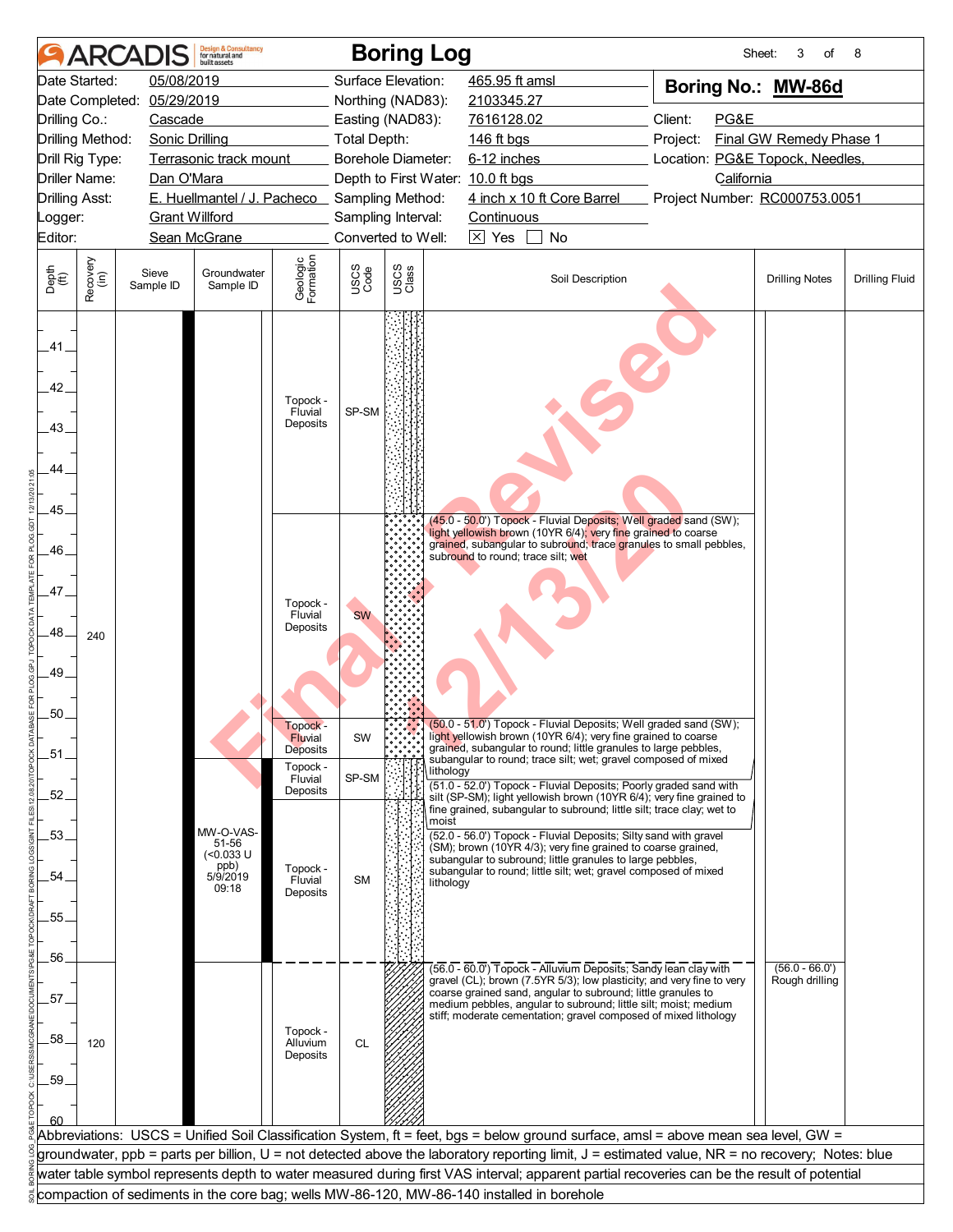| 05/08/2019<br>Surface Elevation:<br>465.95 ft amsl<br>Date Started:<br>Boring No.: MW-86d<br>Date Completed: 05/29/2019<br>Northing (NAD83):<br>2103345.27<br>Client:<br>PG&E<br>Drilling Co.:<br>Cascade<br>Easting (NAD83):<br>7616128.02<br>Drilling Method:<br>Final GW Remedy Phase 1<br>Sonic Drilling<br><b>Total Depth:</b><br>146 ft bgs<br>Project:<br>Borehole Diameter:<br>6-12 inches<br>Location: PG&E Topock, Needles,<br>Drill Rig Type:<br>Terrasonic track mount<br><b>Driller Name:</b><br>California<br>Dan O'Mara<br>Depth to First Water: 10.0 ft bgs<br>4 inch x 10 ft Core Barrel<br>E. Huellmantel / J. Pacheco Sampling Method:<br>Project Number: RC000753.0051<br><b>Drilling Asst:</b><br><b>Grant Willford</b><br>Sampling Interval:<br>Logger:<br>Continuous<br>Converted to Well:<br>$\boxtimes$ Yes<br>No<br>Editor:<br>Sean McGrane<br>Geologic<br>Formation<br>Recovery<br>(in)<br>USCS<br>Class<br>USCS<br>Code<br>Depth<br>(ft)<br>Sieve<br>Groundwater<br>Soil Description<br><b>Drilling Notes</b><br><b>Drilling Fluid</b><br>Sample ID<br>Sample ID<br>(60.0 - 66.0') Topock - Alluvium Deposits; Clayey sand with gravel<br>(SC); brown (7.5YR 5/3); very fine grained to very coarse grained,<br>angular to subround; little granules to medium pebbles, angular to<br>.61.<br>subangular; little silt; little clay; moist; strong cementation; iron<br>oxide staining<br>62.<br>Topock -<br>63.<br>SC<br>120<br>Alluvium<br>(63'); dry<br>Deposits<br>64.<br>65.<br>66.<br>$(66.0 - 76.0')$<br>(66.0 - 76.0') Topock - Alluvium Deposits; Clayey sand with gravel<br>(SC); brown (7.5YR 5/3); very fine grained to very coarse grained,<br>Rough drilling<br>angular to subround; some granules to medium pebbles, angular<br>.67.<br>to subangular; little silt; little clay; moist to wet; moderate<br>cementation; iron oxide staining<br>MW-O-VAS-<br>.68.<br>66-71<br>(0.178 J)<br>ppb)<br>69.<br>5/9/2019<br>(69'); to 71.0' slightly saturated<br>14:30<br>.70.<br>Topock -<br>Alluvium<br>SC<br>120<br>Deposits<br>.72.<br>.73.<br>74.<br>(74'); dry<br>75.<br>.76.<br>$(76.0 - 86.0')$<br>(76.0 - 82.0') Topock - Alluvium Deposits; Clayey sand with gravel<br>(SC); brown (7.5YR 5/4); very fine grained to coarse grained,<br>Rough drilling<br>angular to subround; some clay; little granules to medium<br>77<br>pebbles, angular to subangular; little silt; moist; strong<br>cementation; gravel composed of mixed lithology, borderline<br>moist-dry<br>Topock -<br>78.<br>SC<br>120<br>Alluvium<br>Deposits<br>.79<br>Abbreviations:  USCS = Unified Soil Classification System, ft = feet, bgs = below ground surface, amsl = above mean sea level, GW =<br>groundwater, ppb = parts per billion, U = not detected above the laboratory reporting limit, J = estimated value, NR = no recovery; Notes: blue<br>water table symbol represents depth to water measured during first VAS interval; apparent partial recoveries can be the result of potential<br>compaction of sediments in the core bag; wells MW-86-120, MW-86-140 installed in borehole |  | <b>Design &amp; Consultancy</b><br>for natural and<br>huilt assets |  | <b>Boring Log</b> | Sheet: | of | 8 |
|------------------------------------------------------------------------------------------------------------------------------------------------------------------------------------------------------------------------------------------------------------------------------------------------------------------------------------------------------------------------------------------------------------------------------------------------------------------------------------------------------------------------------------------------------------------------------------------------------------------------------------------------------------------------------------------------------------------------------------------------------------------------------------------------------------------------------------------------------------------------------------------------------------------------------------------------------------------------------------------------------------------------------------------------------------------------------------------------------------------------------------------------------------------------------------------------------------------------------------------------------------------------------------------------------------------------------------------------------------------------------------------------------------------------------------------------------------------------------------------------------------------------------------------------------------------------------------------------------------------------------------------------------------------------------------------------------------------------------------------------------------------------------------------------------------------------------------------------------------------------------------------------------------------------------------------------------------------------------------------------------------------------------------------------------------------------------------------------------------------------------------------------------------------------------------------------------------------------------------------------------------------------------------------------------------------------------------------------------------------------------------------------------------------------------------------------------------------------------------------------------------------------------------------------------------------------------------------------------------------------------------------------------------------------------------------------------------------------------------------------------------------------------------------------------------------------------------------------------------------------------------------------------------------------------------------------------------------------------------------------------------------------------------------------------------------------------------------------------------------------|--|--------------------------------------------------------------------|--|-------------------|--------|----|---|
|                                                                                                                                                                                                                                                                                                                                                                                                                                                                                                                                                                                                                                                                                                                                                                                                                                                                                                                                                                                                                                                                                                                                                                                                                                                                                                                                                                                                                                                                                                                                                                                                                                                                                                                                                                                                                                                                                                                                                                                                                                                                                                                                                                                                                                                                                                                                                                                                                                                                                                                                                                                                                                                                                                                                                                                                                                                                                                                                                                                                                                                                                                                        |  |                                                                    |  |                   |        |    |   |
|                                                                                                                                                                                                                                                                                                                                                                                                                                                                                                                                                                                                                                                                                                                                                                                                                                                                                                                                                                                                                                                                                                                                                                                                                                                                                                                                                                                                                                                                                                                                                                                                                                                                                                                                                                                                                                                                                                                                                                                                                                                                                                                                                                                                                                                                                                                                                                                                                                                                                                                                                                                                                                                                                                                                                                                                                                                                                                                                                                                                                                                                                                                        |  |                                                                    |  |                   |        |    |   |
|                                                                                                                                                                                                                                                                                                                                                                                                                                                                                                                                                                                                                                                                                                                                                                                                                                                                                                                                                                                                                                                                                                                                                                                                                                                                                                                                                                                                                                                                                                                                                                                                                                                                                                                                                                                                                                                                                                                                                                                                                                                                                                                                                                                                                                                                                                                                                                                                                                                                                                                                                                                                                                                                                                                                                                                                                                                                                                                                                                                                                                                                                                                        |  |                                                                    |  |                   |        |    |   |
|                                                                                                                                                                                                                                                                                                                                                                                                                                                                                                                                                                                                                                                                                                                                                                                                                                                                                                                                                                                                                                                                                                                                                                                                                                                                                                                                                                                                                                                                                                                                                                                                                                                                                                                                                                                                                                                                                                                                                                                                                                                                                                                                                                                                                                                                                                                                                                                                                                                                                                                                                                                                                                                                                                                                                                                                                                                                                                                                                                                                                                                                                                                        |  |                                                                    |  |                   |        |    |   |
|                                                                                                                                                                                                                                                                                                                                                                                                                                                                                                                                                                                                                                                                                                                                                                                                                                                                                                                                                                                                                                                                                                                                                                                                                                                                                                                                                                                                                                                                                                                                                                                                                                                                                                                                                                                                                                                                                                                                                                                                                                                                                                                                                                                                                                                                                                                                                                                                                                                                                                                                                                                                                                                                                                                                                                                                                                                                                                                                                                                                                                                                                                                        |  |                                                                    |  |                   |        |    |   |
|                                                                                                                                                                                                                                                                                                                                                                                                                                                                                                                                                                                                                                                                                                                                                                                                                                                                                                                                                                                                                                                                                                                                                                                                                                                                                                                                                                                                                                                                                                                                                                                                                                                                                                                                                                                                                                                                                                                                                                                                                                                                                                                                                                                                                                                                                                                                                                                                                                                                                                                                                                                                                                                                                                                                                                                                                                                                                                                                                                                                                                                                                                                        |  |                                                                    |  |                   |        |    |   |
|                                                                                                                                                                                                                                                                                                                                                                                                                                                                                                                                                                                                                                                                                                                                                                                                                                                                                                                                                                                                                                                                                                                                                                                                                                                                                                                                                                                                                                                                                                                                                                                                                                                                                                                                                                                                                                                                                                                                                                                                                                                                                                                                                                                                                                                                                                                                                                                                                                                                                                                                                                                                                                                                                                                                                                                                                                                                                                                                                                                                                                                                                                                        |  |                                                                    |  |                   |        |    |   |
|                                                                                                                                                                                                                                                                                                                                                                                                                                                                                                                                                                                                                                                                                                                                                                                                                                                                                                                                                                                                                                                                                                                                                                                                                                                                                                                                                                                                                                                                                                                                                                                                                                                                                                                                                                                                                                                                                                                                                                                                                                                                                                                                                                                                                                                                                                                                                                                                                                                                                                                                                                                                                                                                                                                                                                                                                                                                                                                                                                                                                                                                                                                        |  |                                                                    |  |                   |        |    |   |
|                                                                                                                                                                                                                                                                                                                                                                                                                                                                                                                                                                                                                                                                                                                                                                                                                                                                                                                                                                                                                                                                                                                                                                                                                                                                                                                                                                                                                                                                                                                                                                                                                                                                                                                                                                                                                                                                                                                                                                                                                                                                                                                                                                                                                                                                                                                                                                                                                                                                                                                                                                                                                                                                                                                                                                                                                                                                                                                                                                                                                                                                                                                        |  |                                                                    |  |                   |        |    |   |
|                                                                                                                                                                                                                                                                                                                                                                                                                                                                                                                                                                                                                                                                                                                                                                                                                                                                                                                                                                                                                                                                                                                                                                                                                                                                                                                                                                                                                                                                                                                                                                                                                                                                                                                                                                                                                                                                                                                                                                                                                                                                                                                                                                                                                                                                                                                                                                                                                                                                                                                                                                                                                                                                                                                                                                                                                                                                                                                                                                                                                                                                                                                        |  |                                                                    |  |                   |        |    |   |
|                                                                                                                                                                                                                                                                                                                                                                                                                                                                                                                                                                                                                                                                                                                                                                                                                                                                                                                                                                                                                                                                                                                                                                                                                                                                                                                                                                                                                                                                                                                                                                                                                                                                                                                                                                                                                                                                                                                                                                                                                                                                                                                                                                                                                                                                                                                                                                                                                                                                                                                                                                                                                                                                                                                                                                                                                                                                                                                                                                                                                                                                                                                        |  |                                                                    |  |                   |        |    |   |
|                                                                                                                                                                                                                                                                                                                                                                                                                                                                                                                                                                                                                                                                                                                                                                                                                                                                                                                                                                                                                                                                                                                                                                                                                                                                                                                                                                                                                                                                                                                                                                                                                                                                                                                                                                                                                                                                                                                                                                                                                                                                                                                                                                                                                                                                                                                                                                                                                                                                                                                                                                                                                                                                                                                                                                                                                                                                                                                                                                                                                                                                                                                        |  |                                                                    |  |                   |        |    |   |
|                                                                                                                                                                                                                                                                                                                                                                                                                                                                                                                                                                                                                                                                                                                                                                                                                                                                                                                                                                                                                                                                                                                                                                                                                                                                                                                                                                                                                                                                                                                                                                                                                                                                                                                                                                                                                                                                                                                                                                                                                                                                                                                                                                                                                                                                                                                                                                                                                                                                                                                                                                                                                                                                                                                                                                                                                                                                                                                                                                                                                                                                                                                        |  |                                                                    |  |                   |        |    |   |
|                                                                                                                                                                                                                                                                                                                                                                                                                                                                                                                                                                                                                                                                                                                                                                                                                                                                                                                                                                                                                                                                                                                                                                                                                                                                                                                                                                                                                                                                                                                                                                                                                                                                                                                                                                                                                                                                                                                                                                                                                                                                                                                                                                                                                                                                                                                                                                                                                                                                                                                                                                                                                                                                                                                                                                                                                                                                                                                                                                                                                                                                                                                        |  |                                                                    |  |                   |        |    |   |
|                                                                                                                                                                                                                                                                                                                                                                                                                                                                                                                                                                                                                                                                                                                                                                                                                                                                                                                                                                                                                                                                                                                                                                                                                                                                                                                                                                                                                                                                                                                                                                                                                                                                                                                                                                                                                                                                                                                                                                                                                                                                                                                                                                                                                                                                                                                                                                                                                                                                                                                                                                                                                                                                                                                                                                                                                                                                                                                                                                                                                                                                                                                        |  |                                                                    |  |                   |        |    |   |
|                                                                                                                                                                                                                                                                                                                                                                                                                                                                                                                                                                                                                                                                                                                                                                                                                                                                                                                                                                                                                                                                                                                                                                                                                                                                                                                                                                                                                                                                                                                                                                                                                                                                                                                                                                                                                                                                                                                                                                                                                                                                                                                                                                                                                                                                                                                                                                                                                                                                                                                                                                                                                                                                                                                                                                                                                                                                                                                                                                                                                                                                                                                        |  |                                                                    |  |                   |        |    |   |
|                                                                                                                                                                                                                                                                                                                                                                                                                                                                                                                                                                                                                                                                                                                                                                                                                                                                                                                                                                                                                                                                                                                                                                                                                                                                                                                                                                                                                                                                                                                                                                                                                                                                                                                                                                                                                                                                                                                                                                                                                                                                                                                                                                                                                                                                                                                                                                                                                                                                                                                                                                                                                                                                                                                                                                                                                                                                                                                                                                                                                                                                                                                        |  |                                                                    |  |                   |        |    |   |
|                                                                                                                                                                                                                                                                                                                                                                                                                                                                                                                                                                                                                                                                                                                                                                                                                                                                                                                                                                                                                                                                                                                                                                                                                                                                                                                                                                                                                                                                                                                                                                                                                                                                                                                                                                                                                                                                                                                                                                                                                                                                                                                                                                                                                                                                                                                                                                                                                                                                                                                                                                                                                                                                                                                                                                                                                                                                                                                                                                                                                                                                                                                        |  |                                                                    |  |                   |        |    |   |
|                                                                                                                                                                                                                                                                                                                                                                                                                                                                                                                                                                                                                                                                                                                                                                                                                                                                                                                                                                                                                                                                                                                                                                                                                                                                                                                                                                                                                                                                                                                                                                                                                                                                                                                                                                                                                                                                                                                                                                                                                                                                                                                                                                                                                                                                                                                                                                                                                                                                                                                                                                                                                                                                                                                                                                                                                                                                                                                                                                                                                                                                                                                        |  |                                                                    |  |                   |        |    |   |
|                                                                                                                                                                                                                                                                                                                                                                                                                                                                                                                                                                                                                                                                                                                                                                                                                                                                                                                                                                                                                                                                                                                                                                                                                                                                                                                                                                                                                                                                                                                                                                                                                                                                                                                                                                                                                                                                                                                                                                                                                                                                                                                                                                                                                                                                                                                                                                                                                                                                                                                                                                                                                                                                                                                                                                                                                                                                                                                                                                                                                                                                                                                        |  |                                                                    |  |                   |        |    |   |
|                                                                                                                                                                                                                                                                                                                                                                                                                                                                                                                                                                                                                                                                                                                                                                                                                                                                                                                                                                                                                                                                                                                                                                                                                                                                                                                                                                                                                                                                                                                                                                                                                                                                                                                                                                                                                                                                                                                                                                                                                                                                                                                                                                                                                                                                                                                                                                                                                                                                                                                                                                                                                                                                                                                                                                                                                                                                                                                                                                                                                                                                                                                        |  |                                                                    |  |                   |        |    |   |
|                                                                                                                                                                                                                                                                                                                                                                                                                                                                                                                                                                                                                                                                                                                                                                                                                                                                                                                                                                                                                                                                                                                                                                                                                                                                                                                                                                                                                                                                                                                                                                                                                                                                                                                                                                                                                                                                                                                                                                                                                                                                                                                                                                                                                                                                                                                                                                                                                                                                                                                                                                                                                                                                                                                                                                                                                                                                                                                                                                                                                                                                                                                        |  |                                                                    |  |                   |        |    |   |
|                                                                                                                                                                                                                                                                                                                                                                                                                                                                                                                                                                                                                                                                                                                                                                                                                                                                                                                                                                                                                                                                                                                                                                                                                                                                                                                                                                                                                                                                                                                                                                                                                                                                                                                                                                                                                                                                                                                                                                                                                                                                                                                                                                                                                                                                                                                                                                                                                                                                                                                                                                                                                                                                                                                                                                                                                                                                                                                                                                                                                                                                                                                        |  |                                                                    |  |                   |        |    |   |
|                                                                                                                                                                                                                                                                                                                                                                                                                                                                                                                                                                                                                                                                                                                                                                                                                                                                                                                                                                                                                                                                                                                                                                                                                                                                                                                                                                                                                                                                                                                                                                                                                                                                                                                                                                                                                                                                                                                                                                                                                                                                                                                                                                                                                                                                                                                                                                                                                                                                                                                                                                                                                                                                                                                                                                                                                                                                                                                                                                                                                                                                                                                        |  |                                                                    |  |                   |        |    |   |
|                                                                                                                                                                                                                                                                                                                                                                                                                                                                                                                                                                                                                                                                                                                                                                                                                                                                                                                                                                                                                                                                                                                                                                                                                                                                                                                                                                                                                                                                                                                                                                                                                                                                                                                                                                                                                                                                                                                                                                                                                                                                                                                                                                                                                                                                                                                                                                                                                                                                                                                                                                                                                                                                                                                                                                                                                                                                                                                                                                                                                                                                                                                        |  |                                                                    |  |                   |        |    |   |
|                                                                                                                                                                                                                                                                                                                                                                                                                                                                                                                                                                                                                                                                                                                                                                                                                                                                                                                                                                                                                                                                                                                                                                                                                                                                                                                                                                                                                                                                                                                                                                                                                                                                                                                                                                                                                                                                                                                                                                                                                                                                                                                                                                                                                                                                                                                                                                                                                                                                                                                                                                                                                                                                                                                                                                                                                                                                                                                                                                                                                                                                                                                        |  |                                                                    |  |                   |        |    |   |
|                                                                                                                                                                                                                                                                                                                                                                                                                                                                                                                                                                                                                                                                                                                                                                                                                                                                                                                                                                                                                                                                                                                                                                                                                                                                                                                                                                                                                                                                                                                                                                                                                                                                                                                                                                                                                                                                                                                                                                                                                                                                                                                                                                                                                                                                                                                                                                                                                                                                                                                                                                                                                                                                                                                                                                                                                                                                                                                                                                                                                                                                                                                        |  |                                                                    |  |                   |        |    |   |
|                                                                                                                                                                                                                                                                                                                                                                                                                                                                                                                                                                                                                                                                                                                                                                                                                                                                                                                                                                                                                                                                                                                                                                                                                                                                                                                                                                                                                                                                                                                                                                                                                                                                                                                                                                                                                                                                                                                                                                                                                                                                                                                                                                                                                                                                                                                                                                                                                                                                                                                                                                                                                                                                                                                                                                                                                                                                                                                                                                                                                                                                                                                        |  |                                                                    |  |                   |        |    |   |
|                                                                                                                                                                                                                                                                                                                                                                                                                                                                                                                                                                                                                                                                                                                                                                                                                                                                                                                                                                                                                                                                                                                                                                                                                                                                                                                                                                                                                                                                                                                                                                                                                                                                                                                                                                                                                                                                                                                                                                                                                                                                                                                                                                                                                                                                                                                                                                                                                                                                                                                                                                                                                                                                                                                                                                                                                                                                                                                                                                                                                                                                                                                        |  |                                                                    |  |                   |        |    |   |
|                                                                                                                                                                                                                                                                                                                                                                                                                                                                                                                                                                                                                                                                                                                                                                                                                                                                                                                                                                                                                                                                                                                                                                                                                                                                                                                                                                                                                                                                                                                                                                                                                                                                                                                                                                                                                                                                                                                                                                                                                                                                                                                                                                                                                                                                                                                                                                                                                                                                                                                                                                                                                                                                                                                                                                                                                                                                                                                                                                                                                                                                                                                        |  |                                                                    |  |                   |        |    |   |
|                                                                                                                                                                                                                                                                                                                                                                                                                                                                                                                                                                                                                                                                                                                                                                                                                                                                                                                                                                                                                                                                                                                                                                                                                                                                                                                                                                                                                                                                                                                                                                                                                                                                                                                                                                                                                                                                                                                                                                                                                                                                                                                                                                                                                                                                                                                                                                                                                                                                                                                                                                                                                                                                                                                                                                                                                                                                                                                                                                                                                                                                                                                        |  |                                                                    |  |                   |        |    |   |
|                                                                                                                                                                                                                                                                                                                                                                                                                                                                                                                                                                                                                                                                                                                                                                                                                                                                                                                                                                                                                                                                                                                                                                                                                                                                                                                                                                                                                                                                                                                                                                                                                                                                                                                                                                                                                                                                                                                                                                                                                                                                                                                                                                                                                                                                                                                                                                                                                                                                                                                                                                                                                                                                                                                                                                                                                                                                                                                                                                                                                                                                                                                        |  |                                                                    |  |                   |        |    |   |
|                                                                                                                                                                                                                                                                                                                                                                                                                                                                                                                                                                                                                                                                                                                                                                                                                                                                                                                                                                                                                                                                                                                                                                                                                                                                                                                                                                                                                                                                                                                                                                                                                                                                                                                                                                                                                                                                                                                                                                                                                                                                                                                                                                                                                                                                                                                                                                                                                                                                                                                                                                                                                                                                                                                                                                                                                                                                                                                                                                                                                                                                                                                        |  |                                                                    |  |                   |        |    |   |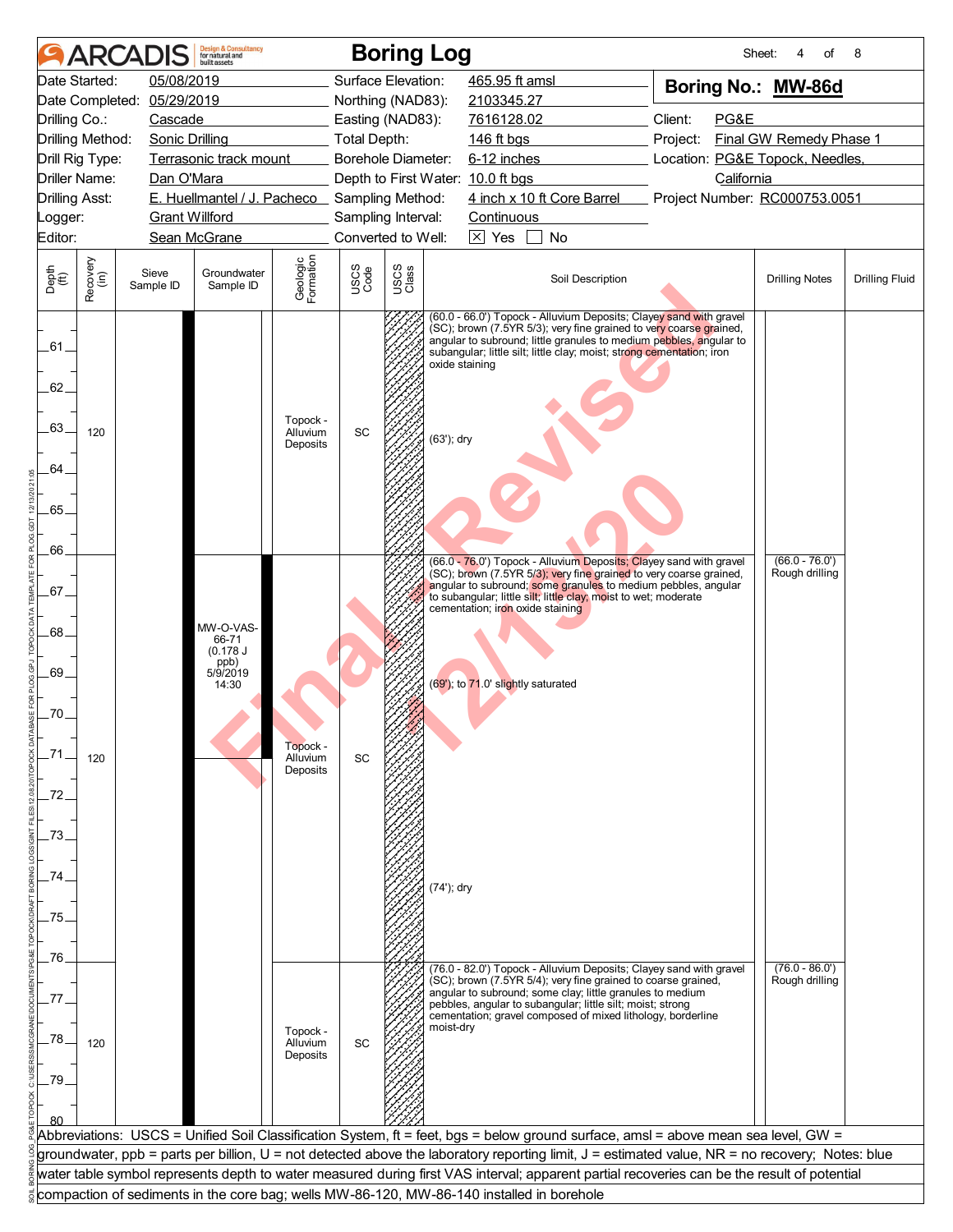|                             |                  | <b>ARCADIS</b>        | <b>Design &amp; Consultancy</b><br>for natural and<br>huilt assets |                                  |                           |               | <b>Boring Log</b>                                                                                                                                                                                           | Sheet:                                        | 5<br>of                 | 8                     |
|-----------------------------|------------------|-----------------------|--------------------------------------------------------------------|----------------------------------|---------------------------|---------------|-------------------------------------------------------------------------------------------------------------------------------------------------------------------------------------------------------------|-----------------------------------------------|-------------------------|-----------------------|
|                             | Date Started:    | 05/08/2019            |                                                                    |                                  | Surface Elevation:        |               | 465.95 ft amsl                                                                                                                                                                                              | Boring No.: MW-86d                            |                         |                       |
|                             | Date Completed:  | 05/29/2019            |                                                                    |                                  | Northing (NAD83):         |               | 2103345.27                                                                                                                                                                                                  |                                               |                         |                       |
| Drilling Co.:               |                  | Cascade               |                                                                    |                                  | Easting (NAD83):          |               | 7616128.02                                                                                                                                                                                                  | Client:<br>PG&E                               |                         |                       |
|                             | Drilling Method: | <b>Sonic Drilling</b> |                                                                    |                                  | <b>Total Depth:</b>       |               | 146 ft bgs                                                                                                                                                                                                  | Project:                                      | Final GW Remedy Phase 1 |                       |
|                             | Drill Rig Type:  |                       | Terrasonic track mount                                             |                                  | <b>Borehole Diameter:</b> |               | 6-12 inches                                                                                                                                                                                                 | Location: PG&E Topock, Needles,<br>California |                         |                       |
| <b>Drilling Asst:</b>       | Driller Name:    | Dan O'Mara            | E. Huellmantel / J. Pacheco Sampling Method:                       |                                  |                           |               | Depth to First Water: 10.0 ft bgs<br>4 inch x 10 ft Core Barrel                                                                                                                                             | Project Number: RC000753.0051                 |                         |                       |
| _ogger:                     |                  | <b>Grant Willford</b> |                                                                    |                                  | Sampling Interval:        |               | Continuous                                                                                                                                                                                                  |                                               |                         |                       |
| Editor:                     |                  |                       | Sean McGrane                                                       |                                  | Converted to Well:        |               | $\sqrt{\times}$ Yes<br>No                                                                                                                                                                                   |                                               |                         |                       |
|                             |                  |                       |                                                                    |                                  |                           |               |                                                                                                                                                                                                             |                                               |                         |                       |
| Depth<br>$\widetilde{f(t)}$ | Recovery<br>(in) | Sieve<br>Sample ID    | Groundwater<br>Sample ID                                           | Geologic<br>Formation            | USCS<br>Code              | USCS<br>Class | Soil Description                                                                                                                                                                                            |                                               | <b>Drilling Notes</b>   | <b>Drilling Fluid</b> |
| .81                         |                  |                       |                                                                    | Topock -<br>Alluvium<br>Deposits | SC                        |               |                                                                                                                                                                                                             |                                               |                         |                       |
| 82.                         |                  |                       |                                                                    |                                  |                           |               | (82.0 - 86.0') Topock - Alluvium Deposits; Gravelly lean clay with                                                                                                                                          |                                               |                         |                       |
| .83.                        | 120              |                       |                                                                    |                                  |                           |               | sand (CL); brown (7.5YR 4/3); medium plasticity; some silt; little<br>granules to medium pebbles, angular to subangular; little very fine<br>to very coarse grained sand, angular to subround; moist; hard; |                                               |                         |                       |
| 84.                         |                  |                       |                                                                    | Topock -<br>Alluvium             | <b>CL</b>                 |               | strong cementation                                                                                                                                                                                          |                                               |                         |                       |
|                             |                  |                       |                                                                    | Deposits                         |                           |               |                                                                                                                                                                                                             |                                               |                         |                       |
| .85.                        |                  |                       |                                                                    |                                  |                           |               |                                                                                                                                                                                                             |                                               |                         |                       |
| .86                         |                  |                       |                                                                    |                                  |                           |               | (86.0 - 90.0') Topock - Alluvium Deposits; Clayey sand with gravel                                                                                                                                          |                                               | $(86.0 - 96.0')$        |                       |
|                             |                  |                       |                                                                    |                                  |                           |               | (SC); brown (7.5YR 4/3); very fine grained to coarse grained,<br>angular to subround; little granules to medium pebbles, angular to                                                                         |                                               | Rough drilling          |                       |
| 87.                         |                  |                       |                                                                    |                                  |                           |               | subround; little silt; little clay; moist to wet; gravel composed of<br>mixed lithology                                                                                                                     |                                               |                         |                       |
| .88.                        |                  |                       |                                                                    | Topock -                         |                           |               | (87'); to 89.5' saturated                                                                                                                                                                                   |                                               |                         |                       |
|                             |                  |                       |                                                                    | Alluvium<br>Deposits             | <b>SC</b>                 |               |                                                                                                                                                                                                             |                                               |                         |                       |
| .89.                        |                  |                       |                                                                    |                                  |                           |               |                                                                                                                                                                                                             |                                               |                         |                       |
|                             |                  |                       |                                                                    |                                  |                           |               |                                                                                                                                                                                                             |                                               |                         |                       |
| .90                         |                  |                       |                                                                    |                                  |                           |               |                                                                                                                                                                                                             |                                               |                         |                       |
|                             |                  |                       |                                                                    |                                  |                           |               | (90.0 - 96.0') Topock - Alluvium Deposits; Sandy lean clay with<br>gravel (CL); brown (7.5YR 4/3) trace light reddish brown (2.5YR                                                                          |                                               |                         |                       |
| _91                         | 120              |                       |                                                                    |                                  |                           |               | 6/3); medium plasticity; some silt; little granules to medium<br>pebbles, angular to subangular; little very fine to very coarse                                                                            |                                               |                         |                       |
|                             |                  |                       |                                                                    |                                  |                           |               | grained sand, angular to subround; moist to dry; medium stiff to<br>very stiff; moderate cementation; gravel composed of mixed                                                                              |                                               |                         |                       |
| .92.                        |                  |                       |                                                                    |                                  |                           |               | lithology, low to medium plasticity                                                                                                                                                                         |                                               |                         |                       |
|                             |                  |                       |                                                                    | Topock -                         |                           |               |                                                                                                                                                                                                             |                                               |                         |                       |
| .93.                        |                  |                       |                                                                    | Alluvium<br>Deposits             | <b>CL</b>                 |               | (93'); to 93.6' dry                                                                                                                                                                                         |                                               |                         |                       |
| .94.                        |                  |                       |                                                                    |                                  |                           |               |                                                                                                                                                                                                             |                                               |                         |                       |
|                             |                  |                       |                                                                    |                                  |                           |               |                                                                                                                                                                                                             |                                               |                         |                       |
| .95                         |                  |                       |                                                                    |                                  |                           |               |                                                                                                                                                                                                             |                                               |                         |                       |
|                             |                  |                       |                                                                    |                                  |                           |               |                                                                                                                                                                                                             |                                               |                         |                       |
| .96                         |                  |                       |                                                                    |                                  |                           |               | (96.0 - 106.0') Topock - Alluvium Deposits; Clayey sand with                                                                                                                                                |                                               | $(96.0 - 106.0')$       |                       |
|                             |                  |                       |                                                                    |                                  |                           |               | gravel (SC); (7.5YR 4/); very fine grained to very coarse grained,<br>angular to subround; little granules to medium pebbles, angular to                                                                    |                                               | Rough drilling          |                       |
| 97                          |                  |                       |                                                                    |                                  |                           |               | subround; little silt; little clay; moist to dry; moderate cementation                                                                                                                                      |                                               |                         |                       |
|                             |                  |                       |                                                                    | Topock -                         |                           |               |                                                                                                                                                                                                             |                                               |                         |                       |
| .98                         | 120              |                       |                                                                    | Alluvium<br>Deposits             | SC                        |               |                                                                                                                                                                                                             |                                               |                         |                       |
| .99                         |                  |                       |                                                                    |                                  |                           |               |                                                                                                                                                                                                             |                                               |                         |                       |
|                             |                  |                       |                                                                    |                                  |                           |               |                                                                                                                                                                                                             |                                               |                         |                       |
|                             |                  |                       |                                                                    |                                  |                           |               |                                                                                                                                                                                                             |                                               |                         |                       |
|                             |                  |                       |                                                                    |                                  |                           |               | Abbreviations: USCS = Unified Soil Classification System, ft = feet, bgs = below ground surface, amsl = above mean sea level, GW =                                                                          |                                               |                         |                       |
|                             |                  |                       |                                                                    |                                  |                           |               | groundwater, ppb = parts per billion, U = not detected above the laboratory reporting limit, J = estimated value, NR = no recovery; Notes: blue                                                             |                                               |                         |                       |
|                             |                  |                       |                                                                    |                                  |                           |               | water table symbol represents depth to water measured during first VAS interval; apparent partial recoveries can be the result of potential                                                                 |                                               |                         |                       |
|                             |                  |                       |                                                                    |                                  |                           |               | compaction of sediments in the core bag; wells MW-86-120, MW-86-140 installed in borehole                                                                                                                   |                                               |                         |                       |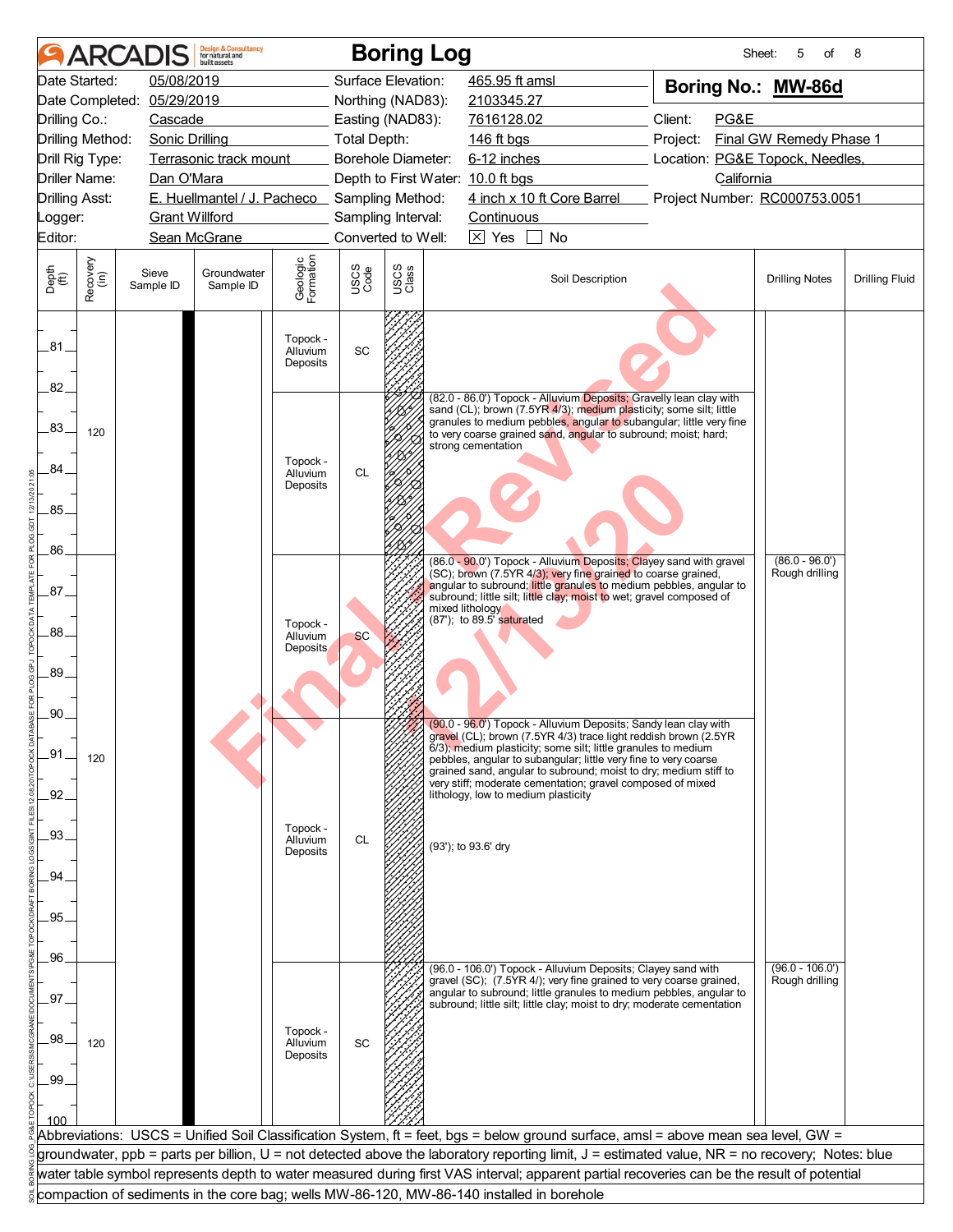|                                           |                      | <b>ARCADIS</b>        | <b>Design &amp; Consultancy</b><br>for natural and<br>huilt assets |                                  |              | <b>Boring Log</b>  |                                                                                                                                                 | Sheet:                          | 6<br>of                        | 8                                                  |
|-------------------------------------------|----------------------|-----------------------|--------------------------------------------------------------------|----------------------------------|--------------|--------------------|-------------------------------------------------------------------------------------------------------------------------------------------------|---------------------------------|--------------------------------|----------------------------------------------------|
|                                           | Date Started:        | 05/08/2019            |                                                                    |                                  |              | Surface Elevation: | 465.95 ft amsl                                                                                                                                  | Boring No.: MW-86d              |                                |                                                    |
| Date Completed: 05/29/2019                |                      |                       |                                                                    |                                  |              | Northing (NAD83):  | 2103345.27                                                                                                                                      |                                 |                                |                                                    |
| Drilling Co.:<br>Cascade                  |                      |                       |                                                                    |                                  |              | Easting (NAD83):   | 7616128.02                                                                                                                                      | Client:<br>PG&E                 |                                |                                                    |
| Drilling Method:<br><b>Sonic Drilling</b> |                      |                       |                                                                    |                                  |              | Total Depth:       | 146 ft bgs                                                                                                                                      | Project:                        | Final GW Remedy Phase 1        |                                                    |
| Drill Rig Type:<br>Terrasonic track mount |                      |                       |                                                                    |                                  |              | Borehole Diameter: | 6-12 inches                                                                                                                                     | Location: PG&E Topock, Needles, |                                |                                                    |
|                                           | <b>Driller Name:</b> | Dan O'Mara            |                                                                    |                                  |              |                    | Depth to First Water: 10.0 ft bgs                                                                                                               | California                      |                                |                                                    |
| <b>Drilling Asst:</b>                     |                      |                       | E. Huellmantel / J. Pacheco Sampling Method:                       |                                  |              |                    | 4 inch x 10 ft Core Barrel                                                                                                                      | Project Number: RC000753.0051   |                                |                                                    |
| Logger:                                   |                      | <b>Grant Willford</b> |                                                                    |                                  |              | Sampling Interval: | Continuous                                                                                                                                      |                                 |                                |                                                    |
| Editor:                                   |                      |                       | Sean McGrane                                                       |                                  |              | Converted to Well: | $\boxtimes$ Yes<br>No                                                                                                                           |                                 |                                |                                                    |
| Depth<br>$\widetilde{f(t)}$               | Recovery<br>(in)     | Sieve<br>Sample ID    | Groundwater<br>Sample ID                                           | Geologic<br>Formation            | USCS<br>Code | USCS<br>Class      | Soil Description                                                                                                                                |                                 | <b>Drilling Notes</b>          | <b>Drilling Fluid</b>                              |
| 101<br>102<br>103_<br>104_                | 120                  |                       | MW-O-VAS-<br>101-106<br>(<0.033 U<br>ppb)<br>5/10/2019<br>12:32    | Topock -<br>Alluvium<br>Deposits | SC           |                    |                                                                                                                                                 |                                 |                                |                                                    |
| $-105$                                    |                      |                       |                                                                    |                                  |              |                    |                                                                                                                                                 |                                 |                                |                                                    |
| $-106$                                    |                      |                       |                                                                    |                                  |              |                    | (105.3'); to 105.8' dry                                                                                                                         |                                 |                                |                                                    |
|                                           |                      |                       |                                                                    |                                  |              |                    | (106.0 - 112.0') Topock - Alluvium Deposits; Silty sand with gravel<br>(SM); brown (7.5YR 5/3); very fine grained to very coarse grained,       |                                 | $(106.0 -$<br>116.0'           |                                                    |
| 107                                       |                      |                       |                                                                    |                                  |              |                    | angular to subround; some granules to very large pebbles, angular<br>to subround; little silt; trace clay; wet; weak cementation; gravel        |                                 | Soft drilling,<br>sample       |                                                    |
|                                           |                      |                       |                                                                    |                                  |              |                    | composed of mixed lithology mostly metadiorite                                                                                                  |                                 | interval 106 to<br>111 was low |                                                    |
| 108                                       |                      |                       | MW-O-VAS-<br>106-111                                               |                                  |              |                    |                                                                                                                                                 |                                 | yielding.                      |                                                    |
|                                           |                      |                       | ( <sub>0.17</sub> U)<br>ppb)                                       | Topock -                         |              |                    |                                                                                                                                                 |                                 |                                |                                                    |
| $-109$                                    |                      |                       | 5/11/2019<br>08:25                                                 | <b>Alluvium</b>                  | <b>SM</b>    |                    |                                                                                                                                                 |                                 |                                |                                                    |
|                                           |                      |                       |                                                                    | <b>Deposits</b>                  |              |                    |                                                                                                                                                 |                                 |                                |                                                    |
| $-110$                                    |                      |                       |                                                                    |                                  |              |                    |                                                                                                                                                 |                                 |                                |                                                    |
|                                           |                      |                       |                                                                    |                                  |              |                    |                                                                                                                                                 |                                 |                                |                                                    |
| $-111$                                    | 120                  |                       |                                                                    |                                  |              |                    |                                                                                                                                                 |                                 |                                |                                                    |
|                                           |                      |                       |                                                                    |                                  |              |                    |                                                                                                                                                 |                                 |                                |                                                    |
| $-112$                                    |                      |                       |                                                                    |                                  |              |                    | (112.0 - 116.0') Topock - Alluvium Deposits; Silty sand (SM);                                                                                   |                                 |                                |                                                    |
|                                           |                      |                       |                                                                    |                                  |              |                    | brown (7.5YR 5/3); very fine grained to very coarse grained,                                                                                    |                                 |                                |                                                    |
| $-113$                                    |                      |                       |                                                                    |                                  |              |                    | angular to subround; little granules to medium pebbles, angular to<br>subround; little silt; little clay; wet                                   |                                 |                                |                                                    |
|                                           |                      |                       |                                                                    |                                  |              |                    |                                                                                                                                                 |                                 |                                |                                                    |
| $-114$                                    |                      |                       |                                                                    | Topock -<br>Alluvium             | <b>SM</b>    |                    |                                                                                                                                                 |                                 |                                |                                                    |
|                                           |                      |                       |                                                                    | Deposits                         |              |                    |                                                                                                                                                 |                                 |                                |                                                    |
| $-115$                                    |                      |                       |                                                                    |                                  |              |                    |                                                                                                                                                 |                                 |                                |                                                    |
|                                           |                      |                       |                                                                    |                                  |              |                    |                                                                                                                                                 |                                 |                                |                                                    |
| 116                                       |                      |                       |                                                                    |                                  |              |                    | (116.0 - 127.8') Topock - Alluvium Deposits; Silty sand with gravel                                                                             |                                 | $(116.0 -$                     | $(116.0 -$                                         |
|                                           |                      |                       |                                                                    |                                  |              |                    | (SM); reddish brown / moderate brown (5YR 4/4); very fine grained<br>to very coarse grained, angular to subround; little granules to large      |                                 | 126.0'<br>Soft drilling        | 126.0'<br>40 gallons of                            |
| _117                                      |                      |                       |                                                                    |                                  |              |                    | pebbles, angular to subround; little silt; little clay; wet; weak                                                                               |                                 |                                | water used; 0                                      |
| 118                                       | 120                  |                       |                                                                    | Topock -<br>Alluvium<br>Deposits | <b>SM</b>    |                    | cementation; iron oxide staining; gravel composed of mixed<br>lithology mostly metadiorite, some red staining on pebbles                        |                                 |                                | gallons of<br>water<br>recovered; 40<br>gallons of |
| $-119$                                    |                      |                       |                                                                    |                                  |              |                    |                                                                                                                                                 |                                 |                                | water lost                                         |
|                                           |                      |                       |                                                                    |                                  |              |                    |                                                                                                                                                 |                                 |                                |                                                    |
| 120                                       |                      |                       |                                                                    |                                  |              |                    |                                                                                                                                                 |                                 |                                |                                                    |
|                                           |                      |                       |                                                                    |                                  |              |                    | Abbreviations: USCS = Unified Soil Classification System, ft = feet, bgs = below ground surface, amsl = above mean sea level, GW =              |                                 |                                |                                                    |
|                                           |                      |                       |                                                                    |                                  |              |                    | groundwater, ppb = parts per billion, U = not detected above the laboratory reporting limit, J = estimated value, NR = no recovery; Notes: blue |                                 |                                |                                                    |
|                                           |                      |                       |                                                                    |                                  |              |                    | water table symbol represents depth to water measured during first VAS interval; apparent partial recoveries can be the result of potential     |                                 |                                |                                                    |
|                                           |                      |                       |                                                                    |                                  |              |                    | compaction of sediments in the core bag; wells MW-86-120, MW-86-140 installed in borehole                                                       |                                 |                                |                                                    |
|                                           |                      |                       |                                                                    |                                  |              |                    |                                                                                                                                                 |                                 |                                |                                                    |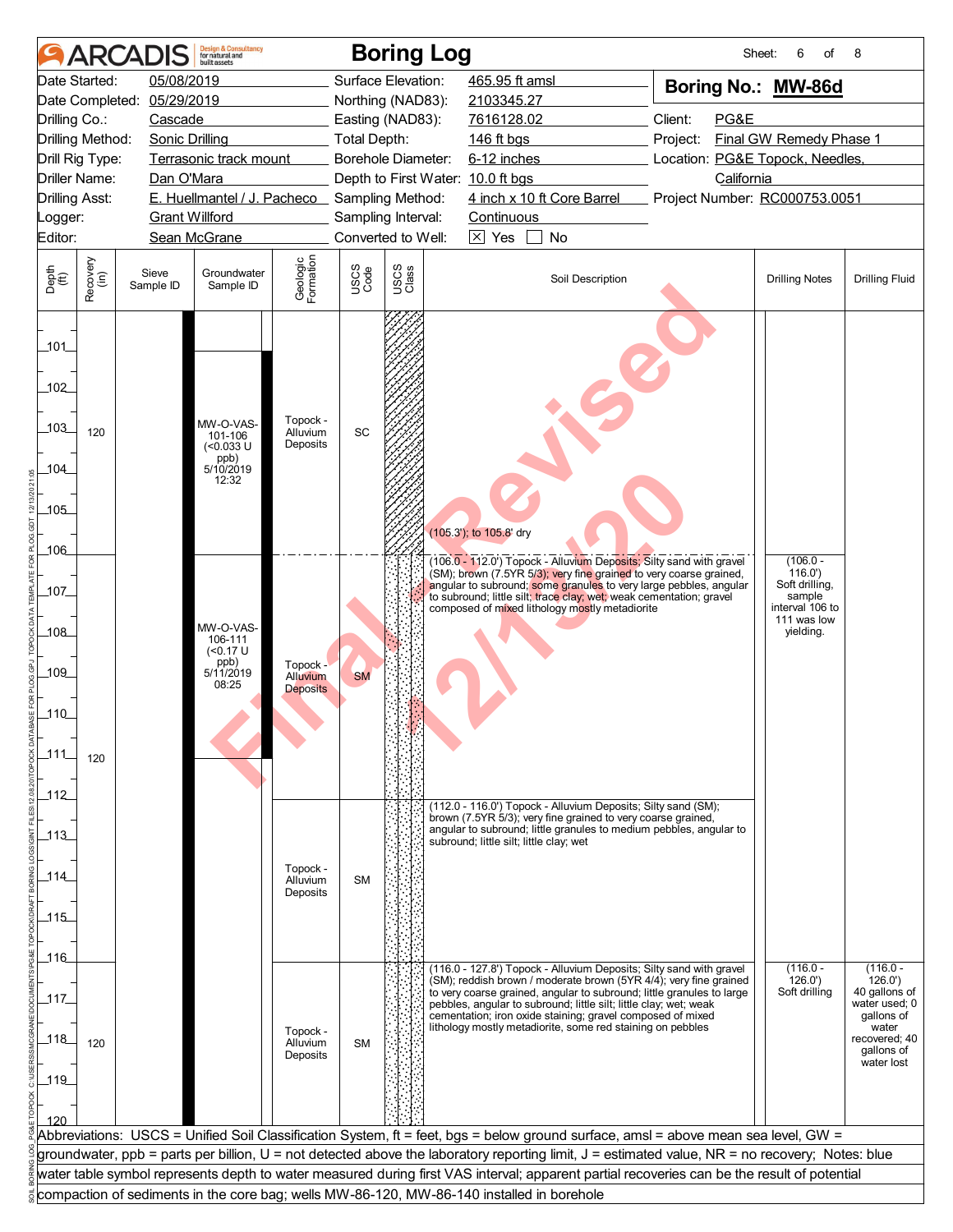|                                                                       |                      | <b>ARCADIS</b>     | <b>Design &amp; Consultancy</b><br>for natural and<br>huilt assets |                                         |              | <b>Boring Log</b>   |                                                                                                                                                                                                                                                                    |                                 | Sheet:<br>7<br>of                                                   | 8                                                       |
|-----------------------------------------------------------------------|----------------------|--------------------|--------------------------------------------------------------------|-----------------------------------------|--------------|---------------------|--------------------------------------------------------------------------------------------------------------------------------------------------------------------------------------------------------------------------------------------------------------------|---------------------------------|---------------------------------------------------------------------|---------------------------------------------------------|
|                                                                       | Date Started:        | 05/08/2019         |                                                                    |                                         |              | Surface Elevation:  | 465.95 ft amsl                                                                                                                                                                                                                                                     |                                 | Boring No.: MW-86d                                                  |                                                         |
|                                                                       | Date Completed:      | 05/29/2019         |                                                                    |                                         |              | Northing (NAD83):   | 2103345.27                                                                                                                                                                                                                                                         |                                 |                                                                     |                                                         |
| Drilling Co.:<br>Cascade                                              |                      |                    |                                                                    |                                         |              | Easting (NAD83):    | 7616128.02                                                                                                                                                                                                                                                         | Client:<br>PG&E                 |                                                                     |                                                         |
| Drilling Method:<br><b>Sonic Drilling</b>                             |                      |                    |                                                                    |                                         |              | <b>Total Depth:</b> | 146 ft bgs                                                                                                                                                                                                                                                         | Project:                        | Final GW Remedy Phase 1                                             |                                                         |
| Drill Rig Type:<br>Terrasonic track mount                             |                      |                    |                                                                    |                                         |              | Borehole Diameter:  | 6-12 inches                                                                                                                                                                                                                                                        | Location: PG&E Topock, Needles, |                                                                     |                                                         |
|                                                                       | <b>Driller Name:</b> | Dan O'Mara         |                                                                    |                                         |              |                     | Depth to First Water: 10.0 ft bgs                                                                                                                                                                                                                                  | California                      |                                                                     |                                                         |
| E. Huellmantel / J. Pacheco Sampling Method:<br><b>Drilling Asst:</b> |                      |                    |                                                                    |                                         |              |                     | 4 inch x 10 ft Core Barrel                                                                                                                                                                                                                                         | Project Number: RC000753.0051   |                                                                     |                                                         |
| <b>Grant Willford</b><br>Logger:<br>Sean McGrane                      |                      |                    |                                                                    |                                         |              | Sampling Interval:  | Continuous                                                                                                                                                                                                                                                         |                                 |                                                                     |                                                         |
| Editor:                                                               |                      |                    |                                                                    |                                         |              | Converted to Well:  | $\boxtimes$ Yes<br>No                                                                                                                                                                                                                                              |                                 |                                                                     |                                                         |
| Depth<br>$\widetilde{f(t)}$                                           | Recovery<br>(in)     | Sieve<br>Sample ID | Groundwater<br>Sample ID                                           | Geologic<br>Formation                   | USCS<br>Code | USCS<br>Class       | Soil Description                                                                                                                                                                                                                                                   |                                 | <b>Drilling Notes</b>                                               | <b>Drilling Fluid</b>                                   |
| 121<br>122<br>123                                                     | 120                  |                    |                                                                    |                                         |              |                     |                                                                                                                                                                                                                                                                    |                                 |                                                                     |                                                         |
| 124_                                                                  |                      |                    |                                                                    | Topock -<br>Alluvium<br>Deposits        | <b>SM</b>    |                     |                                                                                                                                                                                                                                                                    |                                 |                                                                     |                                                         |
| 125                                                                   |                      |                    |                                                                    |                                         |              |                     |                                                                                                                                                                                                                                                                    |                                 | (125.0')                                                            |                                                         |
| 126                                                                   |                      |                    |                                                                    |                                         |              |                     |                                                                                                                                                                                                                                                                    |                                 | Artesian flow<br>occured during<br>the removal of<br>6 inch casing. | $(126.0 -$                                              |
| 127                                                                   |                      |                    |                                                                    |                                         |              |                     |                                                                                                                                                                                                                                                                    |                                 | $(126.0 -$<br>132.0'<br>Soft drilling                               | 143.0'<br>640 gallons of<br>water used;                 |
| 128                                                                   |                      |                    |                                                                    |                                         |              |                     | (127.8 - 130.0') Topock - Alluvium Deposits; Sandy silt with gravel<br>(ML); reddish brown / moderate brown (5YR 4/4); low plasticity;                                                                                                                             |                                 |                                                                     | 290 gallons of<br>water<br>recovered; 350<br>gallons of |
| 129                                                                   |                      |                    |                                                                    | Topock -<br>Alluvium<br><b>Deposits</b> | <b>ML</b>    |                     | and very fine to very coarse grained sand, angular to subround;<br>little granules to medium pebbles, angular to subangular; moist;<br>stiff; moderate cementation; iron oxide staining; gravel composed                                                           |                                 |                                                                     | water lost                                              |
| $-130$                                                                |                      |                    |                                                                    |                                         |              | pebbles             | of mixed lithology mostly metadiorite, some iron staining on<br>(130.0 - 136.0') Topock - Alluvium Deposits; Silty sand with gravel                                                                                                                                |                                 |                                                                     |                                                         |
| $-131$                                                                | 120                  |                    |                                                                    |                                         |              |                     | (SM); reddish brown (5YR 5/4) little red (2.5YR 5/8); very fine<br>grained to very coarse grained, angular to subround; some silt;<br>little granules to very large pebbles, angular to subround; little<br>clay; moist; moderate cementation; iron oxide staining |                                 |                                                                     |                                                         |
| 132                                                                   |                      |                    |                                                                    |                                         |              |                     |                                                                                                                                                                                                                                                                    |                                 | $(132.0 -$                                                          |                                                         |
| $-133$                                                                |                      |                    |                                                                    | Topock -<br>Alluvium<br>Deposits        | <b>SM</b>    |                     |                                                                                                                                                                                                                                                                    |                                 | 136.0'<br>Rough drilling                                            |                                                         |
|                                                                       |                      |                    |                                                                    |                                         |              |                     |                                                                                                                                                                                                                                                                    |                                 |                                                                     |                                                         |
| _134_                                                                 |                      |                    |                                                                    |                                         |              |                     |                                                                                                                                                                                                                                                                    |                                 |                                                                     |                                                         |
| 135                                                                   |                      |                    |                                                                    |                                         |              |                     |                                                                                                                                                                                                                                                                    |                                 |                                                                     |                                                         |
|                                                                       |                      |                    |                                                                    |                                         |              |                     |                                                                                                                                                                                                                                                                    |                                 |                                                                     |                                                         |
| $-136$                                                                |                      |                    |                                                                    |                                         |              |                     |                                                                                                                                                                                                                                                                    |                                 |                                                                     |                                                         |
|                                                                       |                      |                    |                                                                    |                                         |              |                     | (136.0 - 140.0') Topock - Alluvium Deposits; Silty sand (SM);<br>reddish brown / moderate brown (5YR 4/4) some red (2.5YR 4/8);                                                                                                                                    |                                 | $(136.0 -$<br>140.0'                                                |                                                         |
| 137                                                                   |                      |                    |                                                                    |                                         |              |                     | very fine grained to very coarse grained, angular to subround;<br>some silt; little granules to large pebbles, angular to subround;                                                                                                                                |                                 | Rough drilling                                                      |                                                         |
| $138$                                                                 | 120                  |                    | MW-O-VAS-<br>136-141<br>( <sub>0.17</sub> U)<br>ppb)<br>5/11/2019  | Topock -<br>Alluvium<br>Deposits        | <b>SM</b>    |                     | trace clay; wet to moist; weak cementation; iron oxide staining                                                                                                                                                                                                    |                                 |                                                                     |                                                         |
| $-139$                                                                |                      |                    | 14:26                                                              |                                         |              |                     |                                                                                                                                                                                                                                                                    |                                 |                                                                     |                                                         |
|                                                                       |                      |                    |                                                                    |                                         |              |                     |                                                                                                                                                                                                                                                                    |                                 |                                                                     |                                                         |
| 140                                                                   |                      |                    |                                                                    |                                         |              |                     |                                                                                                                                                                                                                                                                    |                                 |                                                                     |                                                         |
|                                                                       |                      |                    |                                                                    |                                         |              |                     | Abbreviations: USCS = Unified Soil Classification System, ft = feet, bgs = below ground surface, amsl = above mean sea level, GW =                                                                                                                                 |                                 |                                                                     |                                                         |
|                                                                       |                      |                    |                                                                    |                                         |              |                     | groundwater, ppb = parts per billion, U = not detected above the laboratory reporting limit, J = estimated value, NR = no recovery; Notes: blue                                                                                                                    |                                 |                                                                     |                                                         |
|                                                                       |                      |                    |                                                                    |                                         |              |                     | water table symbol represents depth to water measured during first VAS interval; apparent partial recoveries can be the result of potential                                                                                                                        |                                 |                                                                     |                                                         |
|                                                                       |                      |                    |                                                                    |                                         |              |                     | compaction of sediments in the core bag; wells MW-86-120, MW-86-140 installed in borehole                                                                                                                                                                          |                                 |                                                                     |                                                         |